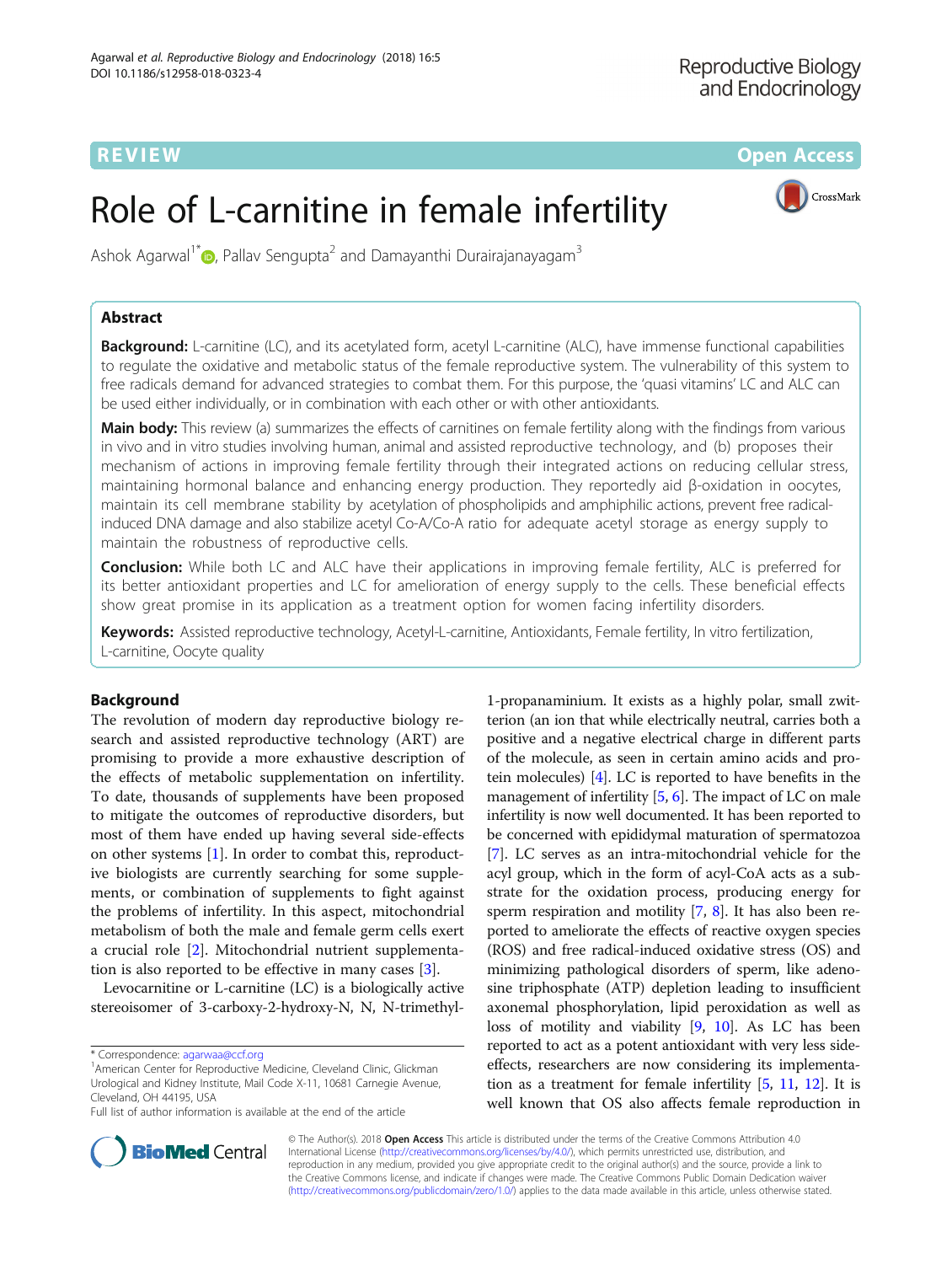various ways, including lipid peroxidation of oocytes [[13](#page-15-0)], fertilization and embryo development in animals [[14](#page-15-0)].

Similarly, acetyl-L-carnitine (ALC), the primary acetyl ester of LC has been reported to have beneficial impacts on reproductive functions through its antioxidative effects [[7,](#page-15-0) [8](#page-15-0), [15](#page-15-0)]. ALC plays an essential role in intermediary metabolism, acting as a donor of acetyl groups and facilitating the transfer of fatty acids from cytosol to mitochondria during beta-oxidation in animals [\[15](#page-15-0)]. ALC has also been reported to exert cholinomimetic effects and to modulate the gamma-amino butyric acid (GABA) system. Since it is abundant in hypothalamus, it can affect the neuronal activity and thus hypothalamopituitary gonadal (HPG) axis to exert its impact on female reproduction [[16\]](#page-15-0).

To date, many research studies have already been carried out in human [\[11](#page-15-0), [12,](#page-15-0) [17](#page-15-0), [18](#page-15-0)] and animal models [[16,](#page-15-0) [19](#page-15-0)–[21](#page-15-0)] using carnitines to treat female infertility as well as to improve reproductive performance. It has also been used in ART in an attempt to solve similar problems [[22,](#page-15-0) [23](#page-15-0)].

This review summarizes the effects of both LC and acetyl-L-carnitine (ALC) on female fertility with detailed scrutiny of the reports published till date. It provides a glimpse of human, animal and in vitro experimental studies carried out to solve the problems of female infertility. It also provides its possible mechanism of actions when supplemented individually or in combination with other nutrients.

#### L-carnitine and acetyl L-carnitine: Physiological actions

LC is a small water-soluble molecule that plays an enormous role in normal physiology. It was first isolated from bovine muscle in 1905 by two Russian scientists [[24\]](#page-15-0), and only the L-isomer was found to be bioactive [[4\]](#page-15-0). In mammals, ingested LC is absorbed from the small intestine via active transport and passive diffusion [\[25](#page-15-0)]. LC is then incorporated into the total body carnitine pool that includes uncharged LC, and short chain carnitine esters (acylcarnitines) such as ALC and propionyl L-carnitine (PLC). LC is also synthesized in the liver and kidneys via methylation of L-lysine [[26\]](#page-15-0). A strict vegetarian diet may lead to deficiency of LC since red meat is the richest source of lysine. The accumulation of LC occurs in liver, skeletal muscle, heart, brain and testis [\[27](#page-15-0)]. The body tissue distribution studies show a very high concentration of LC in mature spermatozoa and luminal fluid of cauda epididymis [[26\]](#page-15-0). Under physiological conditions, the carnitine pool (LC and ALC) remains in equilibrium because of the actions of local transferases and tubular reabsorption in the kidney [\[28](#page-15-0)].

Carnitines belong to one of the special classes of nutrients called 'quasi-vitamins' or 'conditionally-essential' nutrients [[29\]](#page-15-0). LC intake is widely regarded as one of the most effective ways to promote endurance, burn fat, and shorten post-workout recovery [\[27](#page-15-0)]. In peripheral tissues, it helps in β-oxidation by transporting medium and long chain fatty acids into the mitochondria [\[30](#page-15-0)]. It is also important in maintaining cell membrane stability through its involvement in acetylation of membrane phospholipids and amphiphilic actions [\[31,](#page-15-0) [32\]](#page-15-0). LC also prevents DNA damage induced by the detrimental actions of free radicals [[33\]](#page-16-0). It also functions as a stabilizer of a low acetyl CoA/CoA concentration ratio and as an acetyl store to supply energy in carbohydrate and lipid metabolic pathways [\[34](#page-16-0)] (Fig. [1\)](#page-2-0).

#### L-carnitine and acetyl L-carnitine in female fertility

Several research studies have been carried out till date in human patients, animal models and in ART settings to investigate the effectiveness of LC and ALC in the improvement of female fertility [[5,](#page-15-0) [22\]](#page-15-0).

# L-carnitine or acetyl L-carnitine - which carnitine is suitable for the treatment of female infertility?

Though a minute functional difference between LC and ALC has been reported, both are used in reproductive biology research to improve mitochondrial functions to treat infertility [\[5](#page-15-0), [8](#page-15-0), [9\]](#page-15-0). ALC is used most often associated with the improvement of antioxidant/anti-aging effects, while LC is commonly used to improve the body's ability to oxidize fat cells which assists in the production of energy and burning fat [[27\]](#page-15-0). During oocyte development, it has been reported that the cumulus-oocyte complex (COC) plays an essential role in lipid metabolism and energy production. Thus, in oocytes, maintenance of proper lipid oxidation with/without a minimum production of free radicals is crucial to preserve its quality [[30\]](#page-15-0). Though it is well documented that both forms of carnitine possess antioxidant properties [\[10\]](#page-15-0), it has been suggested in some reports that ALC is more effective in combating ROS-induced oxidative damage compared to LC  $[15]$  $[15]$ . Thus, studies focusing on antioxidant defense-mediated improvement of female fertility preferentially utilize ALC, whereas, studies demonstrating improved lipid metabolism-induced enhancement of oocyte quality, and thereby fertility, tend to use LC. Other acylcarnitines are also used in reproductive biology research, but to a lesser extent [[35\]](#page-16-0). In 2013, Varnagy et al. reported the profiling of several acylcarnitines in the serum and follicular fluids of women undergoing IVF. They provided suggestive evidence that in IVF patients with better reproductive potential (higher number of oocytes and/or viable embryos), the LC/acylcarnitine pathway appears to be upregulated while the endogenous carnitine pool is diminished, which consequently improves oocyte quality [\[35\]](#page-16-0). In the following sections,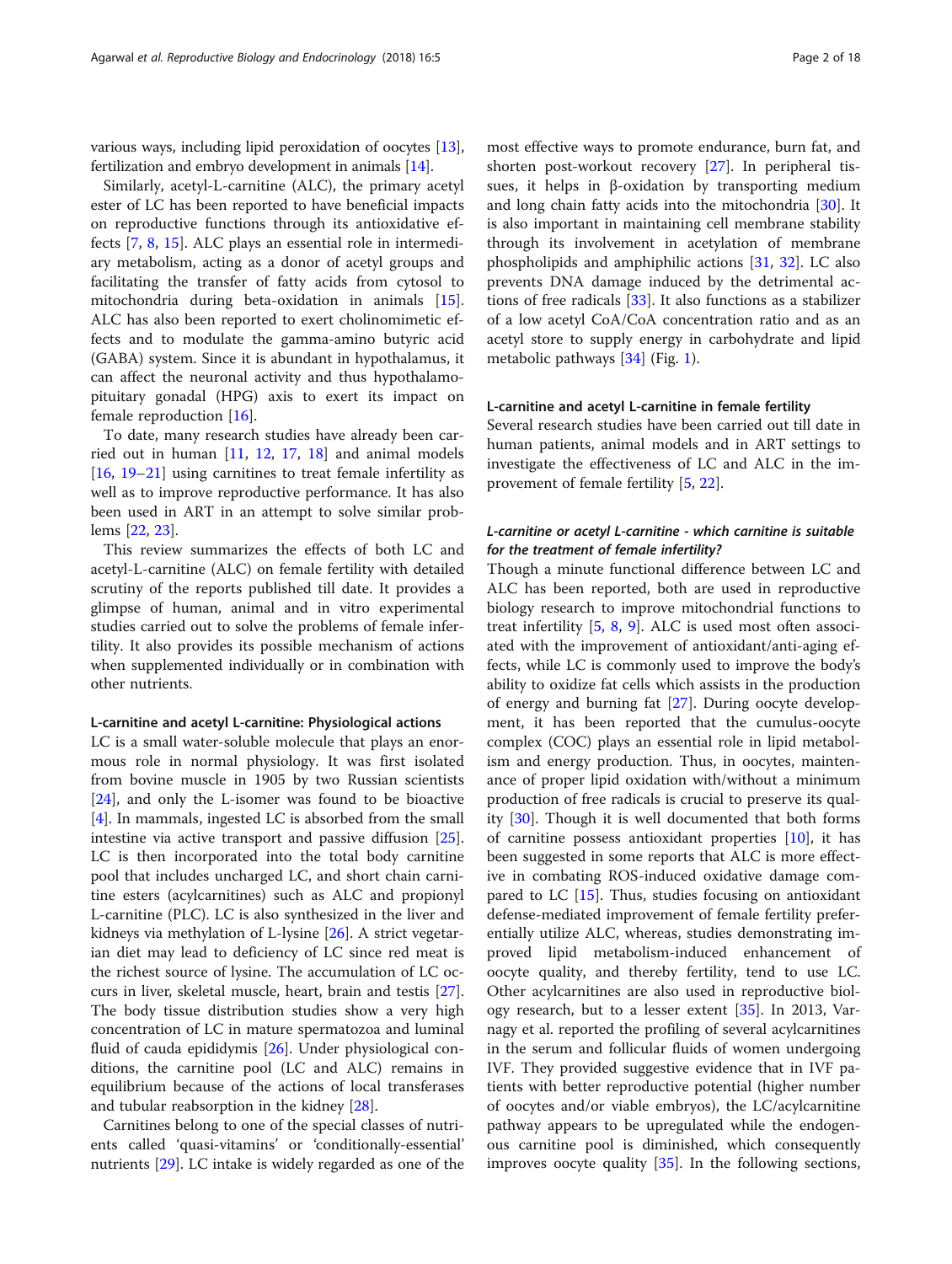<span id="page-2-0"></span>

we will provide evidence of LC and/or ALC supplementation and their role in female fertility.

#### Human studies

Most of the human experiments were carried out using LC as a supplement to alleviate/combat the problem of female infertility [\[11,](#page-15-0) [18,](#page-15-0) [36](#page-16-0)] (Table [1\)](#page-3-0). Several studies found that both LC and ALC supplementation improves disorders such as polycystic ovary syndrome [\[12\]](#page-15-0), endometriosis [[19](#page-15-0)] and amenorrhea [[17](#page-15-0)]. Carnitines are reported to increase gonadotropins and sex hormone levels as well as improve oocyte health [[17\]](#page-15-0). However, the effects of LC on endometriosis are still a matter of debate [[19,](#page-15-0) [29,](#page-15-0) [37](#page-16-0), [38](#page-16-0)]. The possible mechanistic pathways through which LC could exert its effects on endometriosis will be discussed in a subsequent section.

#### Carnitine and PCOS

Polycystic ovary syndrome (PCOS) is a common female reproductive endocrinopathy. The main pathophysiological mechanisms underlying this syndrome include obesity, insulin resistance and hyperinsulinemia. Samimi and colleagues found that LC supplementation (250 mg per day orally for 12 weeks) lead to significant reduction in body weight, BMI, waist and hip circumference respectively as well as improved glycemic control in women with PCOS (mean age  $24.8 \pm 5.5$  years) [\[12](#page-15-0)]. This study indicated that LC supplementation improves

PCOS by decreasing blood glucose levels and opposing insulin resistance  $[12]$ , which could perhaps be attributed to LC-induced increase in beta-oxidation of fatty acids and basal metabolic rates [[39](#page-16-0)].

Women with PCOS also have an imbalance between male and female hormones as their ovaries tend to produce androgens in excessive amounts. One study suggested that hyperandrogenism and/or insulin resistance in the non-obese women with PCOS may be associated with decreased total serum LC levels [[36](#page-16-0)]. Fenkci's group had measured the serum total LC levels in non-obese women with PCOS ( $n = 27$ ; aged between 16 to 37 years) in comparison to that of healthy adult women  $(n = 30)$ . They demonstrated these PCOS patients have significantly lower total LC  $(40.5 \pm 5.7 \text{ \mu} \text{mol/L})$ ; in control: 91.1  $\pm$  15.2  $\mu$ mol/L), but higher levels of dehydroepiandrosterone (DHEA), testosterone, luteinizing hormone (LH), low-density lipoproteins (LDL) and fasting insulin compared to healthy women [\[36](#page-16-0)].

Another common feature of PCOS is chronic anovulation. The standard approach to treat women with anovulatory infertility, secondary to PCOS, is to administer clomiphene citrate to induce ovulation. However, some women do not ovulate despite receiving increasing doses of clomiphene citrate, and are therefore considered to be clomiphene citrate-resistant. In a single center, double blinded, randomized controlled clinical trial, Ismail et al. studied the effect of LC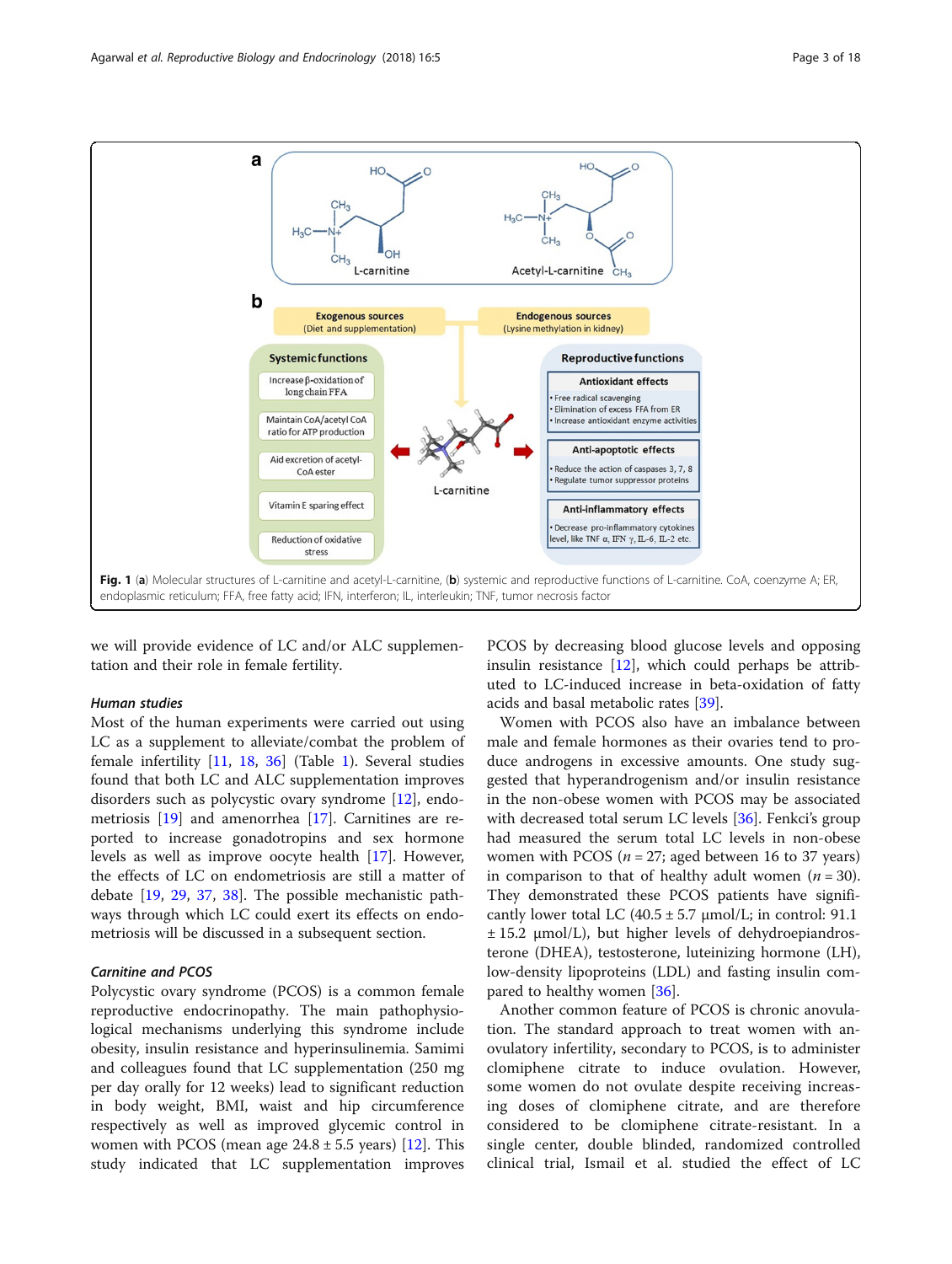| ١<br>j<br>ı<br>$\ddot{\phantom{a}}$<br>j<br>l<br>ī<br>l<br>Ï<br>١<br>J<br>j                                         | $\overline{a}$                                                                                             |
|---------------------------------------------------------------------------------------------------------------------|------------------------------------------------------------------------------------------------------------|
| d<br>í<br>I<br>I<br>í                                                                                               | ׅ֖֚֚֚֚֚֚֚֚֡֕֕֝֬<br>֧֖֖֧ׅ֖֧֚֚֚֚֚֚֚֚֚֚֚֚֚֚֚֚֚֚֚֚֚֚֚֚֚֚֝֡֝<br>֧֚֚֚֩<br>$\ddot{\phantom{a}}$<br>$\overline{a}$ |
| I<br>¢<br>I<br>֖֖֖֖֖֖֖֖֖֖֖֖֧ׅ֖֧֖֧֪֧֪֧֚֚֚֚֚֚֚֚֚֚֚֚֚֚֚֚֚֚֚֚֚֚֚֚֚֚֡֬֝֬֝֓֞֓֡֬֓֞֓֡֬֓֞֓֞֬֝֓֞֞֝֬֞֝֬֝֬֝<br>١<br>ļ<br>i<br>j |                                                                                                            |
| J<br>١<br>١<br>J<br>١<br>ī                                                                                          | $\ddot{ }$                                                                                                 |
| ١<br>$\overline{a}$<br>mai<br>S<br>$\overline{a}$<br>j<br>unan and                                                  |                                                                                                            |
| able 1                                                                                                              |                                                                                                            |

<span id="page-3-0"></span>

|                                                                                                                                                                                                                                                  |                                                                                                                                           | Table 1 Human and animal studies involving carnitine supplementation to improve female fertility/reproductive status                                                                                                                                                         |                                                                                                                                                                                                                                                                                                                                                                                                                                                                                                                                                                                                                                                                                                                                  |           |
|--------------------------------------------------------------------------------------------------------------------------------------------------------------------------------------------------------------------------------------------------|-------------------------------------------------------------------------------------------------------------------------------------------|------------------------------------------------------------------------------------------------------------------------------------------------------------------------------------------------------------------------------------------------------------------------------|----------------------------------------------------------------------------------------------------------------------------------------------------------------------------------------------------------------------------------------------------------------------------------------------------------------------------------------------------------------------------------------------------------------------------------------------------------------------------------------------------------------------------------------------------------------------------------------------------------------------------------------------------------------------------------------------------------------------------------|-----------|
| Study aim                                                                                                                                                                                                                                        | Carnitine(s) supplementation<br>(dose and duration)                                                                                       | Study design/Subjects                                                                                                                                                                                                                                                        | Outcomes relevant to reproduction                                                                                                                                                                                                                                                                                                                                                                                                                                                                                                                                                                                                                                                                                                | Reference |
| Human Studies                                                                                                                                                                                                                                    |                                                                                                                                           |                                                                                                                                                                                                                                                                              |                                                                                                                                                                                                                                                                                                                                                                                                                                                                                                                                                                                                                                                                                                                                  |           |
| Single center, prospective study to<br>evaluate whether ALC modulates<br>opiatergic pathway in a group of<br>patients with stress-induced<br>amenorrhea                                                                                          | 1 g/day ALC orally for 16 weeks                                                                                                           | were subdivided into 2 groups:<br>with FHA for the last 6 months<br>24 patients (aged 21-32 years)<br>Group B (normogonadotropic<br>patients, plasma LH levels > 3<br>patients, plasma LH levels <3<br>Group A (hypogonadotropic<br>$m U/m $ , $n = 16$ )<br>$m U/m , n = 8$ | ALC probably affects neuroendocrine control<br>drug for stress-induced reproductive disorders<br>Data support the use of ALC as a therapeutic<br>ALC administration significantly modulates<br>amenorrhea in hypogonadotropic patients<br>of gonadotropin secretion by modulating<br>GnRH and LH secretion in hypothalamic<br>opiatergic control of GnRH-LH secretion<br>with low LH levels or hypogonadotropic<br>condition                                                                                                                                                                                                                                                                                                     | $[17]$    |
| well as adverse metabolic indices in<br>clomiphene-resistant PCOS women<br>randomized controlled clinical trial<br>ovulation and pregnancy rates as<br>to evaluate the effectiveness of<br>Single center, double blinded,<br>LC on improving the | 3 g/day LC orally from day three<br>until day seven of the cycle                                                                          | Group A ( $n = 85$ ) received 250 mg<br>Group $B(n = 85)$ received 250 mg<br>women (aged less than 35 years)<br>clomiphene citrate with placebo<br>170 clomiphene resistant PCOS<br>were randomly allocated into<br>clomiphene citrate plus LC<br>2 groups:                  | $(2/85; 2.3%)$ than in Group B $(4/85; 4.7%)$ $(p = 0.67)$<br>Endometrium at the time of hCG administration<br>Pregnancy occurred in 42/85 cycles in Group A<br>(54.5%) and 5/85 cycles in Group B (5.8%) and<br>Serum E2, on the day of hCG administration,<br>The combination of LC and CC significantly<br>. The number of stimulated follicles reaching<br>. The miscarriage rate was lower in Group A<br>217 mm diameter was significantly higher<br>the difference was statistically significant.<br>was significantly higher in the LC group<br>pregnancy rates in clomiphene-resistant<br>improved both the ovulation and the<br>in Group A as compared to Group B<br>was significantly thicker in Group A<br>PCOS women | $\Xi$     |
| clomiphene citrate and gonadotropin<br>PCOS patients who were resistant to<br>Before-after clinical trial to examine<br>the effect of adding LC to                                                                                               | clomiphene citrate and gonadotropin<br>2 g LC orally every 12 h, given from<br>the third day of treatment with<br>until the hCG injection | either received LC or did not receive LC<br>50 PCOS patients (aged 20-35 years)                                                                                                                                                                                              | dominant follicles (64%, 32/50 therapeutic cycles)<br>ovarian follicle size compared to those without<br>• LC-treated women experienced the growth of<br>LC, however right ovarian follicle size was not<br>· LC-supplemented women had increased left<br>and displayed a positive pregnancy test (20%,<br>significantly different between both groups<br>endometrial thickness compared to those<br>. LC supplementation increased the mean<br>10/50 therapeutic cycles)<br>without LC.                                                                                                                                                                                                                                         | $[18]$    |
| Prospective, randomized, double-blind,<br>placebo-controlled trial to determine<br>on weight loss, and glycemic and lipid<br>the effects of oral LC supplementation<br>profiles in women with PCOS                                               | 250 mg LC orally for 12 weeks                                                                                                             | 40 years) were randomized to receive<br>60 overweight PCOS (aged 18-<br>either LC $(n = 30)$ or placebo<br>$(n = 30)$                                                                                                                                                        | circumference and improved glycemic control in<br>body mass index, waist circumference and hip<br>profiles or free testosterone levels compared<br>· LC supplementation reduced body weight,<br>PCOS patients compared with placebo.<br>. LC supplementation did not affect lipid<br>with placebo                                                                                                                                                                                                                                                                                                                                                                                                                                | $[12]$    |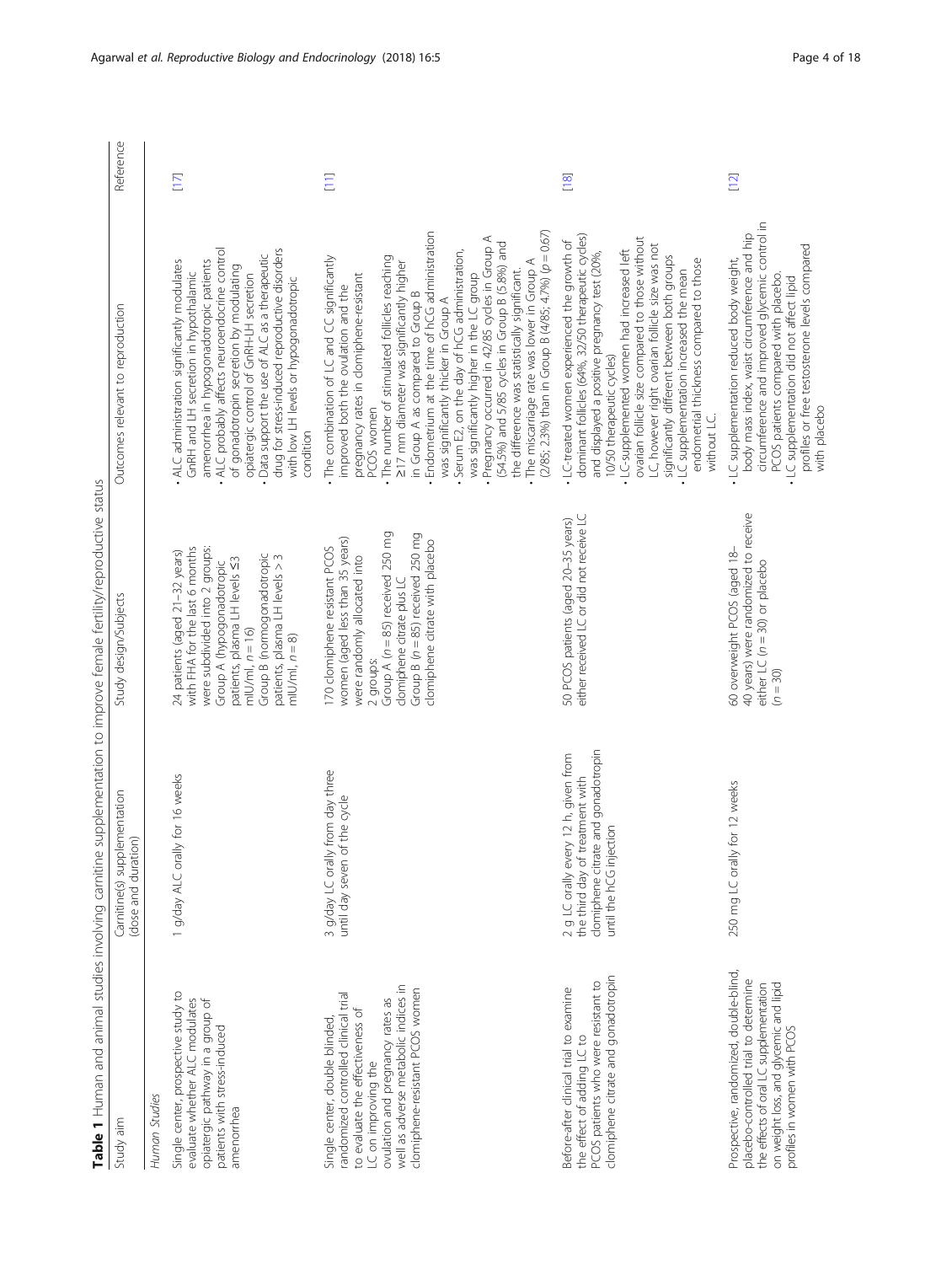| Study aim                                                                                 | Carnitine(s) supplementation<br>(dose and duration)                          | Study design/Subjects                                               | Outcomes relevant to reproduction                                                                                                                         | Reference |
|-------------------------------------------------------------------------------------------|------------------------------------------------------------------------------|---------------------------------------------------------------------|-----------------------------------------------------------------------------------------------------------------------------------------------------------|-----------|
| mental health and biomarkers of OS<br>Oral LC supplementation on<br>in women with<br>PCOS | 250 mg LC for 12 weeks                                                       | 60 patients: randomized, double-<br>blind, placebo-controlled study | LC supplementation improved general and mental<br>LC supplementation improved TAC, MDA/TAC<br>ratio and decreased lipid peroxidation<br>health parameters | [40]      |
| Animal Studies                                                                            |                                                                              |                                                                     |                                                                                                                                                           |           |
| LC supplementation on endometriosis<br>in BALB/c mice                                     | 25 mg/ml/d LC for 7 days                                                     | Young female BALB/c mice of 4-8<br>weeks of age                     | Decreased levels of IFN-y, TNF-a, IL-6, IL-2<br>Increased concentration of LC in serum                                                                    | [19]      |
| LC on reproductive hormones and<br>organs of pregnant mice                                | 0.5 and 1.0 mg/kg LC from day-1<br>until parturition                         | Female Swiss albino mice of 12-14<br>weeks of age                   | Significantly increased FSH, LH and estradiol levels<br>Increased litter size, weight of reproductive<br>organs and thickness of endometrium              | $[42]$    |
| ALC on HPG axis of female Sprague-<br>Dawley rats                                         | for 2 consecutive<br>50 mg/kg/d ALC<br>estrous cycles                        | Female Sprague-Dawley rats of 3<br>months of age                    | Improved hormonal secretions through HPG axis:<br>increased GnRH, LH, estradiol and progesterone<br>levels                                                | $[16]$    |
| LC on OS parameters in oophorectomized<br>rats                                            | 100 mg/kg/d LC during post-castration<br>day-21 to -35 (14 consecutive days) | Female adult Wistar rats                                            | Decreased MDA, and NO levels, and improved<br>TAC and OS index                                                                                            | [49]      |
| Reproductive performance of sows<br>on LC-supplementation                                 | 125 mg/d LC (pregnancy), 250 mg/d<br>LC<br>(lactation)                       | 300 sows (Leicoma)                                                  | Improved litter size and piglets' body weight gain,<br>decreased number of stillborn piglets                                                              | 51]       |
| LC in gestating sow diet on fetal<br>development                                          | 50 ppm in diet for 3 reproductive<br>cycles, until day-110 of gestation      | 232 gestating sows                                                  | Increased leanness and muscle density in<br>offspring                                                                                                     | [52]      |
| Dietary LC on laying hen performance<br>and egg quality                                   | 500 mg/kg LC diet for 84 days                                                | 180 Isabrown laying hens of 27-weeks<br>of age                      | Improved egg quality parameters including<br>albumin content                                                                                              | [50]      |
| LC on reproductive traits of white<br>leghorns                                            | 37-week of age<br>125 ppm LC until                                           | 720 White leghorns                                                  | Improved total lipid and LC content in yolk                                                                                                               | $[43]$    |
| LC in cows during transition and high<br>lactation period                                 | 2 g/d LC for 5 weeks                                                         | 262 dairy cows (German Holstein)                                    | Improved metabolic status during lactation period,<br>increased milk protein content                                                                      | [53]      |

. Acetyl-L-carnitine, FHA, Functional hypothalamic amenorrhea, HPG Hypothalamo-pituitary-gonadal axis, LC L-Carnitine, MDA Malondialdehyde, MO Nitric oxide, OS Oxidative stress, PCOS Polycystic ovary syndrome,<br>Somatic cell ALC, Acetyl-L-carnitine, FHA, Functional hypothalamic amenorrhea, HPG Hypothalamo-pituitary-gonadal axis, LC L-Carnitine, MDA Malondialdehyde, NO Nitric oxide, OS Oxidative stress, PCOS Polycystic ovary syndrome, SCC Somatic cell count, TAC Total antioxidant capacity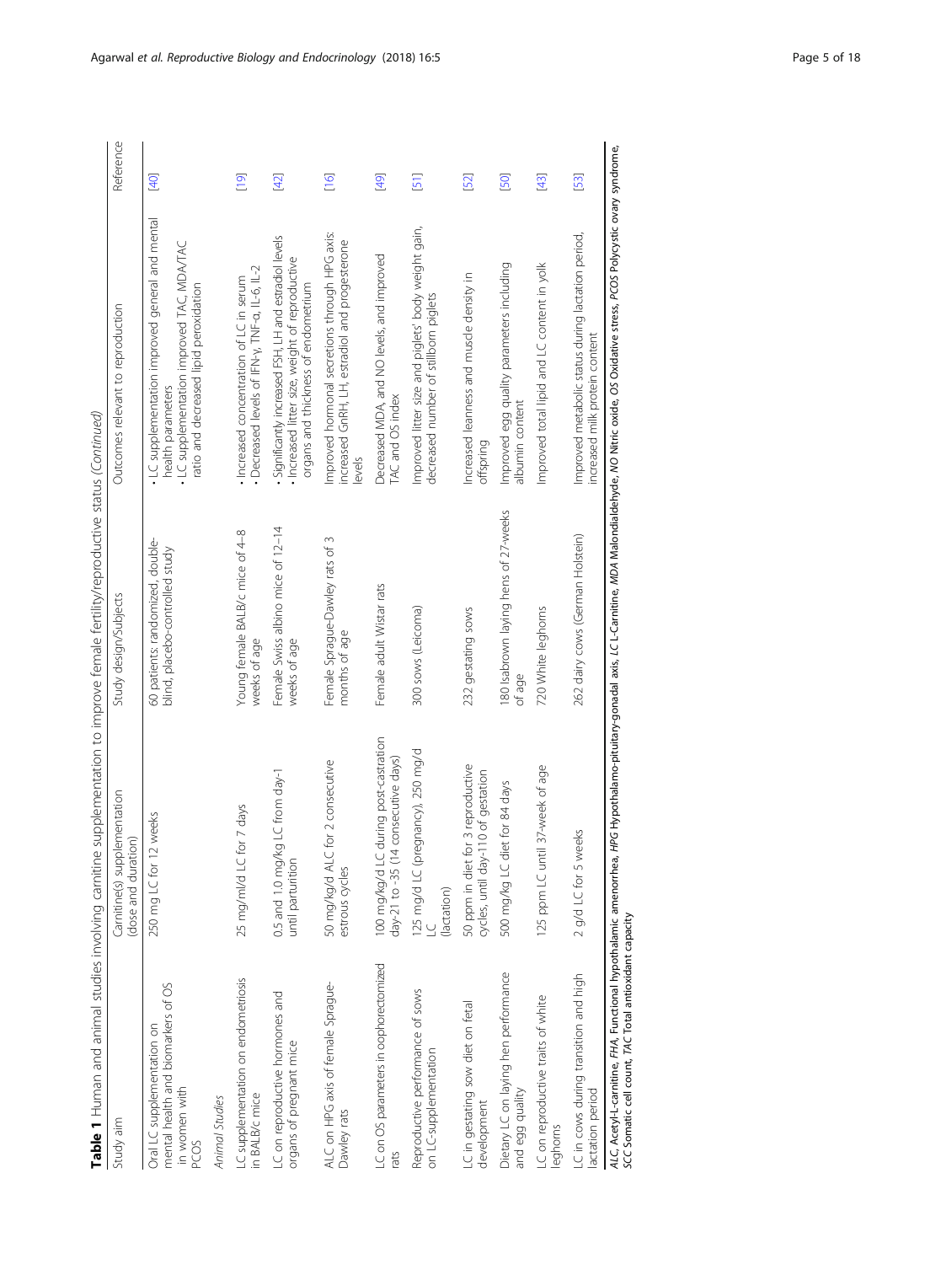supplementation on clomiphene-resistant women with PCOS. All subjects received 250 mg clomiphene citrate daily from day-3 until day-7 of the cycle. In addition, women in the treatment arm  $(n = 85)$  were supplemented daily with 3 g of LC orally (day-3 until day of first positive pregnancy test), while those in the control arm  $(n = 85)$  received a placebo. Follicular maturation was monitored using transvaginal ultrasonography on all patients on day-7 and day-9, and subsequently adjusted according to individual response [\[11\]](#page-15-0).

Ismail's group found that LC supplementation along with clomiphene citrate treatment improved both ovulation  $(64.4\% \text{ vs. } 17.4\%; < 0.0001)$  and pregnancy  $(51.5\% \text{ vs. } 17.4\%; < 0.0001)$ 5.8%;  $p < 0.0001$ ) rates in clomiphene-resistant women with PCOS. LC supplementation seemed to improve the number and rate at which the stimulated follicles developed (to a diameter of ≥17 mm for induction of ovulation), increase beta-oxidation and oocyte maturation as well as increase serum levels of both estradiol  $(E_2)$  and progesterone. LC supplementation not only improved reproductive health, but also enhanced the patients' lipid profile and body mass index (BMI) [[11\]](#page-15-0).

A typical alternative treatment to induce ovulation in clomiphene citrate-resistant PCOS patients is gonadotropin therapy. However, some women with PCOS fail to respond to both these treatments. Latifian et al. studied the effects of LC on 50 infertile women with PCOS who were both clomiphene- and gonadotropin-resistant. These women (mean age  $27.98 \pm 4.61$  years) showed improvement following LC supplementation, which was given 2 g orally every 12 h (from the third day of the ovarian stimulation cycle onwards until the HCG injection). The LC-treated women in this study experienced the growth of dominant follicles (64%,  $n = 32$ ) and displayed a positive pregnancy test (20%,  $n = 10$ ). Moreover, LC was observed to increase the mean endometrium thickness as well as to inculcate positive changes in the left ovarian follicle size [[18\]](#page-15-0).

Not only does LC supplementation improve reproductive parameters in PCOS patients, but it can also confer positive effects on other health parameters in these women. This was demonstrated in a recent study whereby oral LC supplementation (250 mg for 12 weeks) among patients with PCOS improved total antioxidant capacity (TAC), decreased lipid peroxidation and en-hanced general and mental health parameters [[40\]](#page-16-0).

#### Carnitine and functional hypothalamic amenorrhea

Functional hypothalamic amenorrhea (FHA) is a form of hypogonadotropic hypogonadism that results from an aberration in the pulsatile release of hypothalamic gonadotropin-releasing hormone (GnRH), which causes decreased gonadotropin release leading to reduced estradiol production in the ovary  $[41]$  $[41]$  $[41]$ . ALC administration  $(1 \text{ g/day})$  orally for 16 weeks) in patients suffering from FHA ( $n = 24$ , age range 21 to 32 years) was found to increase LH levels by counteracting certain neuroendocrine pathways that have an inhibitory effect on the reproductive axis [\[17](#page-15-0)]. Genazzani and co-workers proposed that ALC acts through the opioidergic pathway and alters protein/hormone functions by acetylating -OH groups in amino acids like serine, threonine or tyrosine, thereby improving their functions. They concluded that ALC has positive therapeutic effects on the reproductive axis in hypogonadotropic women with FHA and improves the condition by acting through the HPG axis [[17](#page-15-0)].

#### Animal studies

Numerous research studies have been carried out in animal models (murine and farm animals) to investigate how LC and ALC improve female reproductive functions [[16,](#page-15-0) [19](#page-15-0), [21](#page-15-0), [42](#page-16-0)-[44](#page-16-0)] (Table [1](#page-3-0)). Carnitines have been showed to have beneficial impacts in most of the studies involving PCOS, endocrine disorders and other cases of infertility. However, as alluded earlier, carnitines appear to possibly exert mixed effects on endometriosis [\[19](#page-15-0), [29,](#page-15-0) [37,](#page-16-0) [38\]](#page-16-0).

#### a) Mice and rat models

#### Carnitine, cytokines and immune response

Despite the aforementioned beneficial effects of LC and ALC treatment on female fertility, Dionyssopoulou et al. found that carnitine supplementation modified the production of various cytokines, such as interferon-γ, tumor necrosis factor-α, interleukins-2,  $-4$ ,  $-6$ , vascular endothelial growth factor, granulocyte-macrophage colony stimulating factor, and insulin-like growth factor-1 in serum and peritoneal fluid as tested using the immunofluorescence or ELISA technique [\[19\]](#page-15-0). Furthermore, carnitine treatment altered the percentage of immune cells (macrophages, T cells, CD4<sup>+</sup> and CD8<sup>+</sup> cells) in peritoneal exudates and uterine cells. Immune modifications such as these as well as the presence of cytokines and growth factors in the peritoneal cavity may contribute to the development of endometriosis. The potential role of prostaglandins (PG), including that of  $PGE_1$  and  $PGE_2$ , are directly associated with inflammation and could affect the function of immune cells. It was found that while inhibition of  $PGE<sub>1</sub>$  further increased the levels of certain cytokines in serum and peritoneal fluid [[45](#page-16-0)], inhibition of  $PGE_2$  reversed these values toward that of control [[46](#page-16-0)]. Thus in presence of LC, it was suggested that  $PGE_2$  plays a role in the mechanistic pathway leading to endometriosis, while  $PGE_1$  may potentially be involved in suppressing the production of immune cells and inflammatory response [[29](#page-15-0)].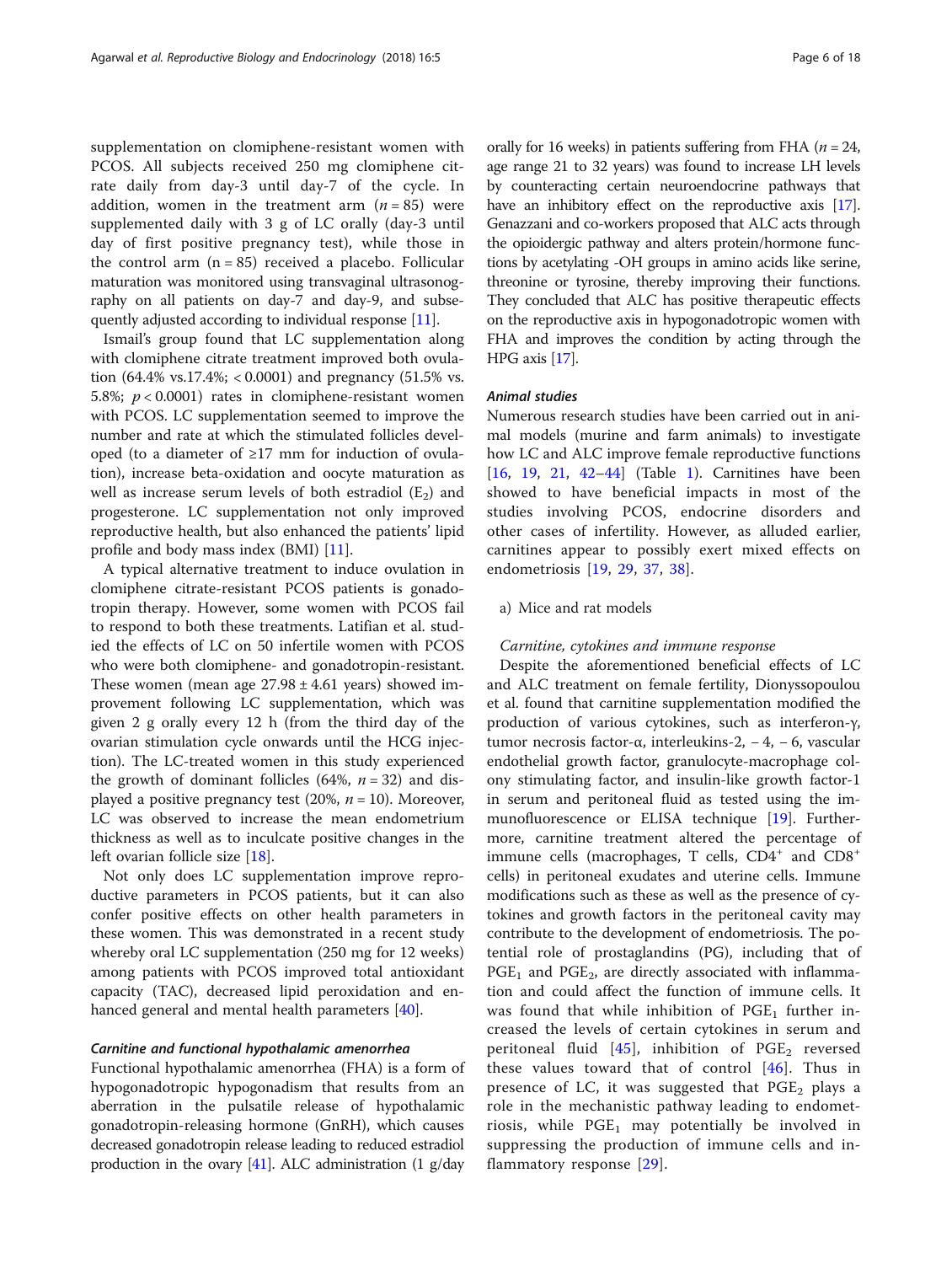### Carnitine and the HPG axis

In 1992, Krsmanovic et al. examined the impact of ALC (50 mg/kg/day for a month) on the HPG axis in female rats and found that serum LH and prolactin levels were increased during the proestrous and estrous phases, while serum  $E_2$  levels were increased during the estrous phase of the cycle. They have also noted an increase in uterine weight during both the proestrous and estrous phases of ALC-treated animals. Release of basal GnRH was found to be increased during the proestrous and diestrous I in hypothalamic slices of ALC-treated rats, which could mean that ALC stimulates the secretory activity of GnRH-producing hypothalamic neurons. In contrast, no alteration in pituitary functions was detected following ALC treatment in vitro. From these results, it was concluded that ALC may act through the HPG axis and cause gonadotropin release and this action is dependent on the cycle stage  $[16]$  $[16]$ .

#### Carnitine and oocyte quality

Virmani et al. reported in 2015 that treatment of mice with both LC (0.4 mg/mouse) and ALC (0.12 mg/mouse) resulted in increased number of mature oocytes and less degradation of oocytes. They concluded that LC and ALC co-treatment showed better response in maintaining the quality and quantity of oocytes in mice. In females, an age-related decline in the number and quality of follicles and oocytes have already been documented [[47\]](#page-16-0). Aging and ROS affects many biochemical pathways of developing oocytes that may produce a deleterious impact on oocyte health and in this aspect, LC supplementation has showed some beneficial roles. Christiana's group investigated another potential effect of LC through their study in which young BALB/c mice were given LC supplementation (2.5 mg/day/mouse for 7 days), superovulated and then mated with healthy males. They showed that 7 day-LC administration alters the lipid body content in pre-implantation embryos and did not result in live births in these females. This is because lipid body content is an important contributory factor towards healthy oocyte and embryo development and therefore its alteration may lead to infertility [\[37\]](#page-16-0). Conversely, a recent report by Virmani et al. (2017) showed that supplementation of carnitines (LC 0.4 mg/mouse + ALC 0.12 mg/mouse) to 8-week-old female CD1 mice not only improved oocyte formation but also increased the number of live birth in superovulated mice [[48\]](#page-16-0).

#### Carnitine and pregnancy-related parameters

Fakhrildin and Flayyih reported an improvement in weight of the reproductive organs (ovaries, uterine horns, vagina) and endometrial thickness, litter sizes as well as serum LH, FSH and E2 levels in pregnant mice (Swiss albino strain females aged between 12 to 14 weeks) given 0.5 and 1.0 mg/kg LC compared to the control group. As the parameters measured did not differ significantly between the two LC doses used, the study concluded that a low dose of LC was sufficient to render positive effects on pregnancy and offspring outcomes in pregnant mice [[42](#page-16-0)].

#### Carnitine and oxidative stress

Canbolat and co-worker's study investigated the antioxidant property of LC (100 and 500 mg/kg/day) on oxidative stress parameters (nitric oxide (NO), malondialdehyde, total antioxidant status, total oxidative stress (OS), and OS index in the kidney, liver and heart, as well as sera of bilateral oophorectomized rats. They have reported LC exhibits antioxidant effects in different tissues with less NO production, lipid peroxidation and OS index when supplemented with 500 mg/kg/day LC intraperitoneally for 14 consecutive days in surgically menopausal rats [[49](#page-16-0)].

#### b) Farm animal models

Several studies have also looked into the effects of carnitine supplementation on improving the rate of ovulation and fertilization  $[20]$  $[20]$  $[20]$ , egg quality  $[44, 50]$  $[44, 50]$  $[44, 50]$  $[44, 50]$ , number of litters born [[20,](#page-15-0) [51\]](#page-16-0) etc., of farm animals such as pigs, chickens and cows.

#### Carnitine and ovulation and fertilization rates

Samland et al. examined the effect of dietary supplementation of LC (200 ppm) on the ovulation and fertilization rate of gilts (young female adult breeding pigs that have not yet farrowed). After two weeks, the gilts fed with added carnitine were found to have increased rate of ovulation, but decreased fertilization rate of the recovered embryos. However, the report did not offer an explanation as to the possible cause of decreased fertilization rates despite increased ovulation rates in this group of gilts [[20](#page-15-0)].

Carnitine, embryo development and post-natal growth Zhai and co-workers examined the effect of dietary supplementation of LC (125 ppm) on the reproductive traits of male and female White Leghorn chicken. They reported that the yolk of fresh eggs retrieved from LChens that were inseminated with semen from roosters consuming either the control or the LC-diet contained higher concentrations of LC but decreased hatchling yolk sac weights and yolk sac lipid content compared to that of control hens. This suggests that LC encourages fat utilization in the developing embryos [[43\]](#page-16-0).

In another study using gestating sows (mature female pigs that have farrowed at least once before the current gestation), Musser et al. demonstrated that a 50 ppm LC supplementation in gestation sow diet improved muscle fiber development by increasing the leanness and muscling of the fetal piglet. These changes could perhaps improve postnatal growth in the piglets [[52\]](#page-16-0).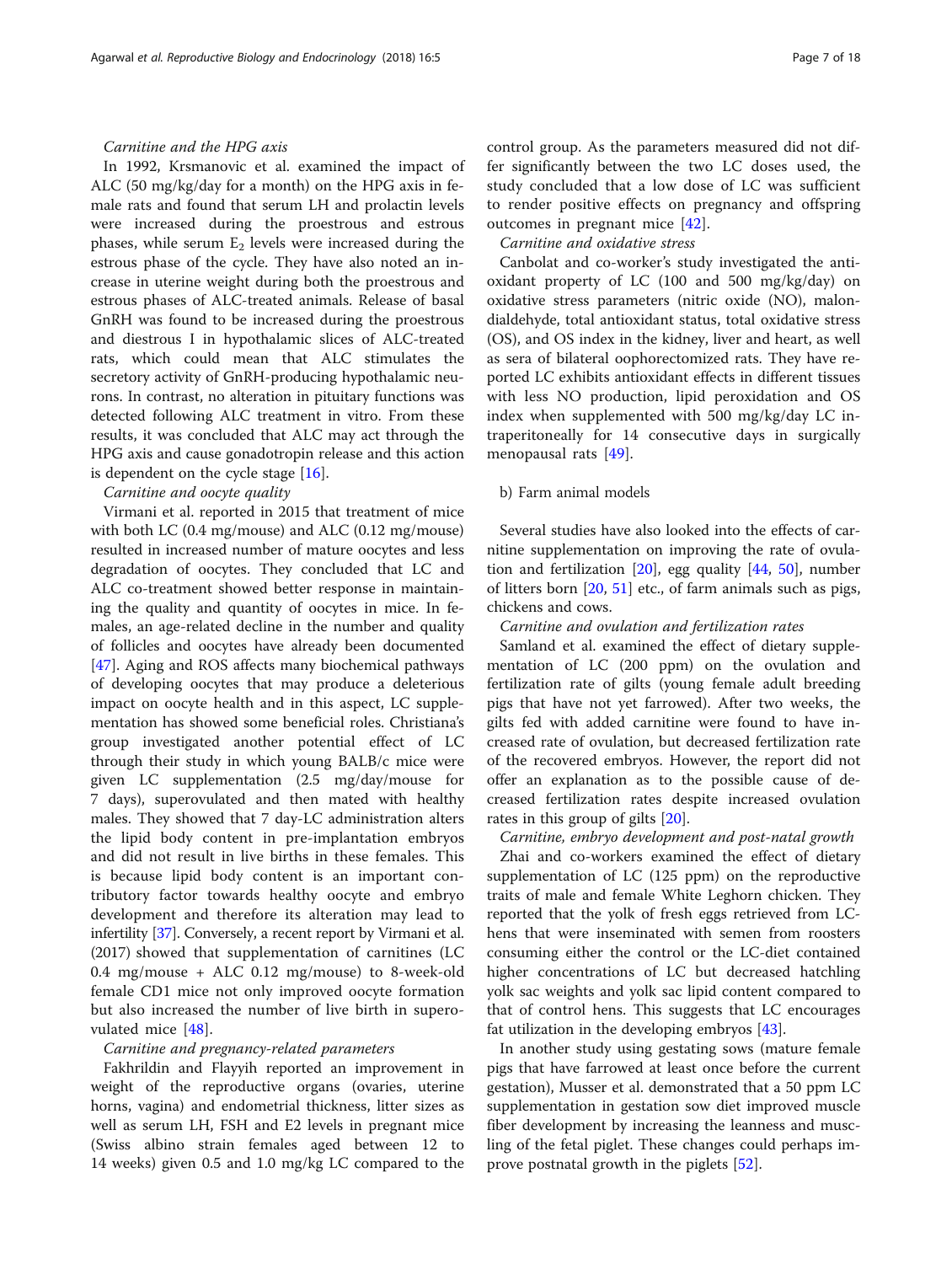## Carnitine and egg quality

In another study on the performance and egg quality parameters of Brown egg-type laying hens, Corduk and Sarica reported that supplementation of 500 mg LC per kg of low energy diets containing either sunflower or palm oil increases the eggshell breaking strength. Moreover, the addition of LC into normal diet containing palm oil increased the albumen index (calculated from the albumen height, length and weight) of the eggs [\[50](#page-16-0)]. Greater eggshell breaking strength and a higher albumen index indicates higher egg quality.

#### Carnitine and milk production and quality

Pirestani and colleagues evaluated the effect of LC supplementation (50 g/day/cow) for 40 days on milk somatic cell count (SCC) (as a measure of the milk quality) and several reproductive indices in Holstein dairy cattle. They reported a significant reduction in milk SCC (indicating less mastitis or enhanced udder immunity and therefore better quality of milk) and improvement in the reproductive indices. In addition, the study found that a combination of LC and a vitamin-like essential macronutrient, choline (60 g/day/cow) further reduced milk SCC and improved the reproductive indices [[21](#page-15-0)].

In another study on German Holstein dairy cows, Scholz's group showed that supplementation with 2 g of LC/cow (contained in 10 g of a rumen-protected product) for three months improved metabolic health during the critical periods of transition and high lactation and showed a trend of improving milk production during the initial 2 months after calving. Furthermore, LC-supplemented cows had a lower insemination index and increased conception rate compared to controls [\[53](#page-16-0)].

#### In vitro studies and assisted reproduction

Following reports on the antioxidant properties of LC and ALC and its beneficial effects on female fertility, carnitines have been used in in vitro studies focusing on the improvement of oocyte health and maturation, embryo development as well as in assisted reproduction [[54,](#page-16-0) [55](#page-16-0)] (Table [2](#page-8-0)). In the last two decades, a good number of studies have been published that showcase the impact of carnitine supplementation on female fertility. Of late, it has been used to minimize ROSmediated delayed embryonic development in culture medium, high DNA fragmentation and development of morphologically abnormal blastocysts after prolonged culture [\[6](#page-15-0), [23](#page-15-0), [56\]](#page-16-0).

During in vitro fertilization (IVF) procedures, embryo fragmentation due to apoptosis is a common occurrence that is well documented. Nonetheless, supplementation of culture medium with LC may confer protection to the developing immature cells. Pillich et al. have shown that ALC supplementation (0.3, 0.6 and 1.2 mM for 5 h and 24 h) in mouse fibroblast culture media stabilizes the

mitochondrial membrane, increases energy supply to the organelle and protects the developing cell from apoptosis through the mitochondrial pathway [\[57](#page-16-0)]. In another laboratory, Abdelrazik and colleagues looked into the optimal dose of LC that is required for blastocyst development of mouse embryos. They have showed that 0.3 and 0.6 mg/mL of LC possesses antiapoptotic effects as well as increased the rate of blastocyst development [\[33](#page-16-0)].

A marked increase in TNF-α concentration in granulosa cell cultures of women with endometriosis has been demonstrated [[58](#page-16-0)–[61](#page-16-0)]. Studies have also shown that increased levels of TNF-α restrict inner cell mass and trophectoderm proliferation in mouse blastocyst. At a concentration of 50 ng/mL, TNF-α was found to affect protein synthesis in mouse embryos in both morula and blastocyst stages  $[62, 63]$  $[62, 63]$  $[62, 63]$  $[62, 63]$ . However, LC at the doses of 0.3 and 0.6 mg/mL were able to neutralize the antiproliferative effects on TNF-α. LC supplementation in embryo culture medium also decreased DNA damage during development [\[6](#page-15-0)].

These observations were reaffirmed by Zare and coworkers who used the same doses (0.3 and 0.6 mg/mL) of LC supplementation during in vitro maturation of immature BCB+ (Brilliant Cresyl Blue positive) oocytes. LC-treated oocytes demonstrated an improved preimplantation developmental competence (quality) after IVF, which is probably due to LC-induced improvement in the cytoplasmic and nuclear maturation of immature oocytes. LC at the doses used also exhibited an antioxidative effect during embryo development by reducing ROS levels in the maturation medium [[64](#page-16-0)].

In another study, Mansour et al. used the same dose (0.6 mg/mL) of LC to demonstrate the protective effects of LC on oocytes and embryos against the toxic effects of peritoneal fluid in women with endometriosis. They have showed that peritoneal fluid of patients with endometriosis which was supplemented with LC had decreased apoptosis levels in the embryos and improved oocyte microtubular and chromosomal structure [\[38](#page-16-0)]. Bareh has also reported that LC-induced improvements in cytoskeleton could lead to reduced aneuploidy rates in an animal model [\[65](#page-16-0)].

In 2013, Phongmitr et al. added LC (0.3, 0.6 and 1.2 mg/mL) to culture media containing swamp buffalo oocytes and noted an improved nuclear maturation rate with a maximum number of metaphase II (MII) oocytes in the 0.3 mg/mL LC-supplemented group [\[66](#page-16-0)]. Moawad's group later showed that LC supplementation (0.6 mg/ml or 3.72 mM) during vitrification/warming and in vitro maturation of germinal vesicle stage-oocytes increased the proportions of oocytes with normal MII spindles. They also reported that LC supplementation causes increased oxidative activity of mitochondria in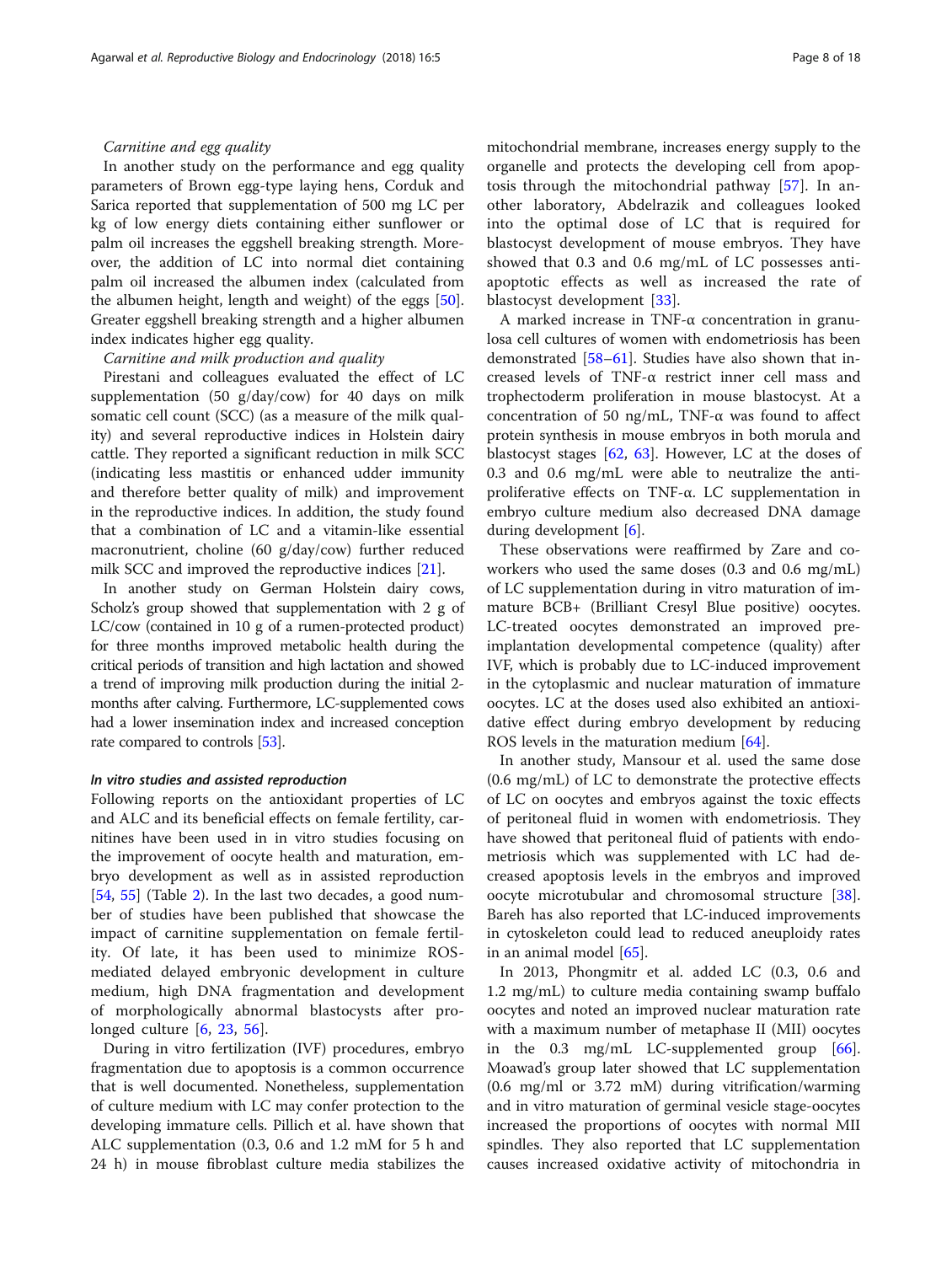<span id="page-8-0"></span>

|                                                                                                                    |                                                                                            | Table 2 In vitro studies with carnitine supplementation to improve oocyte quality, maturation and embryo development                                                                                                                                                                                                                                                                                                                                                                                                                                                                                                                                       |                                                                                                                                                                                                                                                                                                            |                |
|--------------------------------------------------------------------------------------------------------------------|--------------------------------------------------------------------------------------------|------------------------------------------------------------------------------------------------------------------------------------------------------------------------------------------------------------------------------------------------------------------------------------------------------------------------------------------------------------------------------------------------------------------------------------------------------------------------------------------------------------------------------------------------------------------------------------------------------------------------------------------------------------|------------------------------------------------------------------------------------------------------------------------------------------------------------------------------------------------------------------------------------------------------------------------------------------------------------|----------------|
| Study aim                                                                                                          | Carnitine dose                                                                             | Study design/Subjects                                                                                                                                                                                                                                                                                                                                                                                                                                                                                                                                                                                                                                      | Outcomes                                                                                                                                                                                                                                                                                                   | Reference      |
| and oxidative stress on mouse<br>on antagonizing the harmful<br>effect of TNF-a, apoptosis,<br>embryo development. | μ<br>LC was dissolved in HT<br>concentrations of 0.3<br>culture medium in<br>and 0.6 mg/mL | until 48 h for formation of the blastocyst stage.<br>· For anti-oxidant and anti-proliferative effect on<br>transferred to HTF medium and incubated<br>· For anti-apoptotic effect: All groups were<br>- Embryo staining by TUNEL was done to<br>in 5% $CO2$ for 72 h until the formation of<br>three groups and incubated with either<br>incubated at 37C in 5%CO <sub>2</sub> for 4 h and<br>AD 0.005 mg/mL, H <sub>2</sub> O <sub>2</sub> 500 mmol/L, or<br>TNF-a: All groups were incubated at 37C<br>500 mouse embryos were divided into<br>TNF-a 500 ng with and without LC 0.3<br>detect blastomere DNA damage<br>blastocyst stage.<br>or 0.6 mg/mL | Significant improvement in percentage BDR was seen at<br>INF-a and significantly decreased the level of<br>L-Carnitine at 0.3 and 0.6 mg/mL significantly<br>reduced the blocking effect of AD, H <sub>2</sub> O <sub>2</sub> , and<br>LC 0.3 mg/mL compared with the control<br>DNA damage<br>(p < 0.006) | $\overline{6}$ |
| apoptosis in peritoneal fluid from<br>LC on oocyte cytoskeleton and<br>patients with endometriosis                 | 0.6 mg/mL of LC                                                                            | cryopreserved mouse embryos were matured<br>- LC was diluted 1:1 with peritoneal fluid and<br>and 15 patients with tubal ligation who<br>· Peritoneal fluid was collected from 23<br>women suffering from endometriosis<br>underwent laparoscopy<br>in that medium                                                                                                                                                                                                                                                                                                                                                                                         | Significantly improved microtubule and<br>chromosome structure and decreased<br>embryo apoptosis                                                                                                                                                                                                           | 38             |
| LC on oocyte maturation and<br>parthenogenetic embryos in<br>pigs                                                  | mg/mL of LC in NM medium<br>0.25, 0.5, 1.0 and 2.0                                         | developmental competence of parthenogenic<br>prepubertal gilts and matured in medium<br>• LC was added in IVC medium to examine<br>containing various concentrations of LC.<br>Porcine ovaries were collected from<br>embryos                                                                                                                                                                                                                                                                                                                                                                                                                              | LC addition during IVM improved developmental<br>parthenogenic embryos by improving nuclear<br>maturation and preventing OS and apoptosis<br>potential of oocytes, and also quality of                                                                                                                     | $[14]$         |
| in vitro maturation of porcine<br>LC on lipid metabolism and<br>oocyte                                             | 0.3 to 10 mg/mL of LC                                                                      | Ovaries from prepubertal cross-bred gilts<br>were collected and IVF and IVC was<br>performed in media containing LC                                                                                                                                                                                                                                                                                                                                                                                                                                                                                                                                        | metabolism for nuclear and cytoplasmic<br>Enhanced mitochondrial functions, lipid<br>maturation of porcine oocytes                                                                                                                                                                                         | [54]           |
| maturation and embryo<br>LC on oocyte<br>development                                                               | 10 mM of LC in IVM medium                                                                  | supplemented and non-supplemented<br>· Porcine ovaries were collected from 6<br>developmental gene expression in LC<br>Comparison of GSH, ROS levels and<br>to 7 months old prepubertal gilts<br>group                                                                                                                                                                                                                                                                                                                                                                                                                                                     | Increased expression of developmental genes<br>Reduced OS with increased GSH synthesis in<br>LC supplemented group                                                                                                                                                                                         | $[23]$         |
| LC on maturation rate of<br>buffalo embryos                                                                        | $0.3$ , 0.6 and 1.2 mM/mL<br>of LC                                                         | Oocytes were collected from Swamp<br>buffalo and treated with various<br>concentrations of LC                                                                                                                                                                                                                                                                                                                                                                                                                                                                                                                                                              | Significantly higher metaphase II oocytes than<br>control group with faster maturation rate                                                                                                                                                                                                                | [66]           |
| development and their<br>LC on bovine embryo<br>cryotolerance                                                      | 3.030 mM of LC<br>1.1518 mM and                                                            | . IVF and IVC was performed in media<br>Oocytes were collected from bovine<br>containing LC<br>ovaries                                                                                                                                                                                                                                                                                                                                                                                                                                                                                                                                                     | Improved cryotolerance, lipid metabolism in<br>embryos                                                                                                                                                                                                                                                     | [68]           |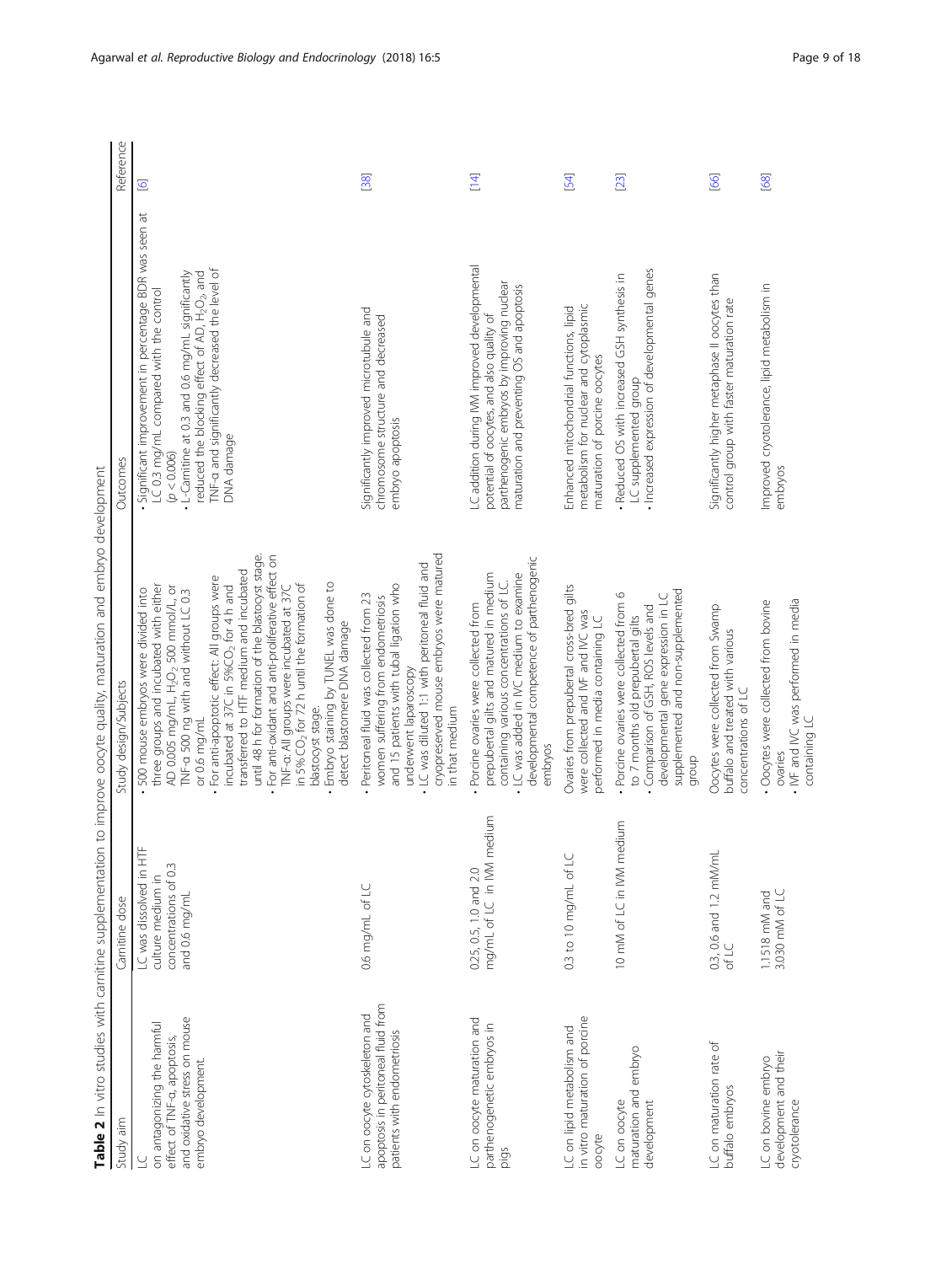| ۱<br>i<br>ċ<br>ï                              |
|-----------------------------------------------|
| ł                                             |
| I                                             |
| l<br>I<br>١                                   |
|                                               |
| ï<br>I<br>!                                   |
| I                                             |
| l                                             |
|                                               |
| ī                                             |
| I                                             |
| Į                                             |
| j                                             |
| j<br>i<br>ਨ                                   |
|                                               |
| $\overline{\mathbf{C}}$<br>$\frac{1}{2}$<br>ś |
|                                               |
| ť                                             |
| į                                             |
| ï                                             |
| l<br>i<br>١                                   |
| i<br>١<br>l                                   |
| ;<br>i                                        |
| j<br>j<br>j<br>١                              |
| ļ<br>ļ                                        |
| Š                                             |
| J<br>Į                                        |
|                                               |
| ļ<br>ł                                        |
| ţ<br>Ş<br>i                                   |
| $\overline{1}$<br>j<br>$\vdots$               |
| ent.                                          |
| š                                             |
| Ś<br>j                                        |
| ç<br>j<br>֘֝֬<br>ţ                            |
| 1                                             |
| ļ                                             |
| ļ<br>Ì                                        |
| j                                             |
|                                               |
|                                               |
| j<br>j<br>j                                   |
| i                                             |
|                                               |
| Ě<br>֚֚֚֡                                     |
| $\overline{\phantom{a}}$                      |
| I                                             |
| ֧֦֧֢֦֧֦֧֦֧֦֧֧֦֧֧֧֧֦֧֧֦֧֦֧֦֧֦֧֦֧֧֦֧֚֬֓֓֓֓֓֓    |
| è<br>i<br>ļ                                   |
| I                                             |

| Table 2 In vitro studies with carnitine supplementation                                         |                                                     | to improve oocyte quality, maturation and embryo development (Continued)                                                                                                                                           |                                                                                                                                                |           |
|-------------------------------------------------------------------------------------------------|-----------------------------------------------------|--------------------------------------------------------------------------------------------------------------------------------------------------------------------------------------------------------------------|------------------------------------------------------------------------------------------------------------------------------------------------|-----------|
| Study aim                                                                                       | Carnitine dose                                      | Study design/Subjects                                                                                                                                                                                              | Outcomes                                                                                                                                       | Reference |
| germinal vesicle stage-oocytes<br>and their in vitro maturation<br>LC on vitrification of mouse | of LC in IVM medium<br>3.72 mM (0.6 mg/mL)          | Oocytes grown in LC-supplemented IVM medium<br>superovulated and oocytes were<br>B6.DBA cross-bed mice were<br>collected                                                                                           | improved mitochondrial distribution in oocytes<br>Increased number of metaphase II oocytes and                                                 | [55]      |
| ALC on lamb oocyte blastocyst<br>rate, mitochondrial DNA copy<br>number                         | 2 mM of ALC in IVM<br>medium                        | Prepubertal lamb oocytes were collected<br>and matured in medium containing LC                                                                                                                                     | Increased cytoplasmic volume of oocyte with<br>more lipid droplets, but no alteration in<br>mitochondrial volume, number or DNA<br>copy number | $[22]$    |
| LC on maturation of mouse<br>embryos                                                            | 0.3 and 0.6 mg/mL of LC                             | Cleavage rate, BDR and GSH were evaluated<br>· Immature oocytes were collected from<br>NMRI mice ovaries and treated with LC                                                                                       | competence and nuclear maturation of<br>Improved implantation developmental<br>oocytes and increased GSH                                       | 54        |
| LC on bovine blastocyst<br>development                                                          | of LC<br>$0.1$ , $0.5$ and $1.0$ mg/mL in NM medium | . Number of embryos and total cell count was<br>· Oocytes were collected from bovine ovaries<br>· These oocytes were then subjected to IVF<br>and matured in medium containing LC<br>with fresh semen<br>performed | Improved developmental potential: increased<br>number of oocytes and embryos with higher<br>total cell count                                   | [70]      |
| in sheep embryos produces in vitro<br>LC in OS and antioxidant profile                          | 2.5, 5, 7.5 and 10 mM of LC in<br>maturation medium | and matured in medium containing LC. These<br>oocytes were then subjected to IVF with fresh<br>Oocytes were collected from sheep ovaries<br>semen.                                                                 | LC reduced OS and ROS production, increased<br>· Oocyte maturation, embryo development<br>antioxidant enzyme activities<br>increased           | [56]      |
| LC on in vitro maturation of ZP<br>and development of mouse<br>embryos                          | 0.5, 1, 2 and 4 mg/ml<br>of LC                      | - 2-cell embryos were flushed from oviduct and<br>. Mice were superovulated and mating was<br>BDR, ZP thickness were measured<br>cultured in LC containing medium<br>carried out with males                        | Increased number of blastocyst cells, ZP thickness<br>and improved antioxidant activity                                                        | [71]      |

AD Actinomycin-D, ALC Acetyl--camitine, BDR Blastocyst development rate, GSH Glutathione, H/TF Human tubular fluid, H<sub>2</sub>O<sub>2</sub> Hydrogen peroxide, IVC in vitro embryo culture, IVF in vitro fertilization, IVM in vitro maturati AD Actinomycin-D, ALC Acetyl-L-carnitine, BDR Blastocyst development rate, GSH Glutathione, HTF Human tubular fluid, H2O2 Hydrogen peroxide, IVC in vitro embryo culture, IVF in vitro fertilization, IVM in vitro maturation, LC L-Carnitine, OS Oxidative stress, ROS Reactive oxygen species, TNF-tumor necrosis factor, ZP Zona pellucida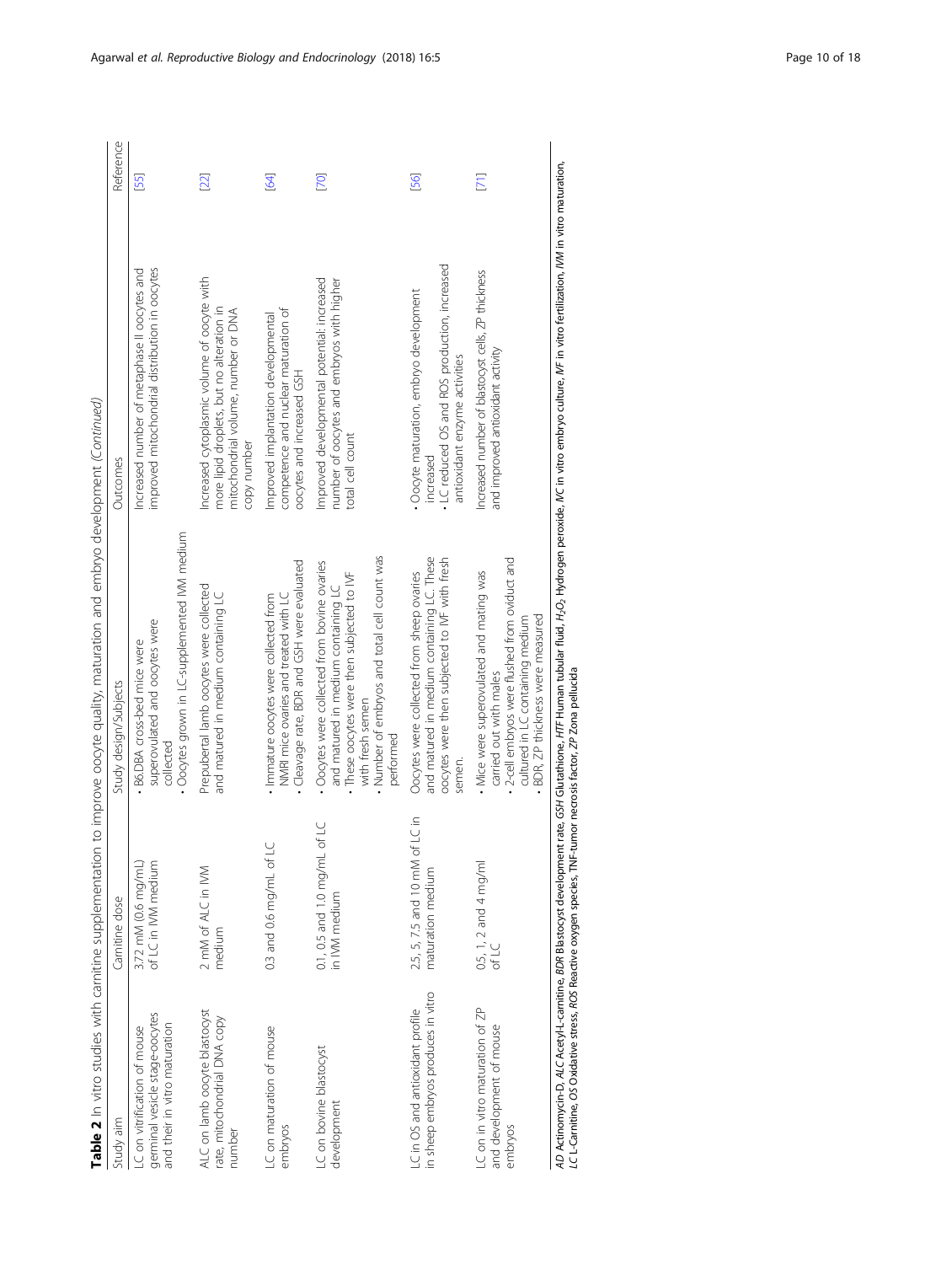the resultant MII oocytes without increasing the ATP levels in MII oocytes [[55\]](#page-16-0).

Ghanem and co-workers reported similar observations of increased antioxidant activity and improved blastocyst quality by way of higher embryo development rate and fewer number of apoptotic cells after supplementing LC (1.5 mM, equivalent to 0.3 mg/mL) in culture media of bovine blastocyst during the pre-implantation stage [\[67](#page-16-0)]. Similar studies conducted earlier have also shown higher counts of total cells [[68,](#page-16-0) [69\]](#page-16-0) and lower apoptotic cells [\[69](#page-16-0)] in bovine embryos cultured in 0.3 mg/ mL L-carnitine.

Manzano's group investigated the role of L-carnitine supplementation in the maturation of bovine oocytes and pre-implantation development of embryos. They reported improved developmental potential up to the blastocyst stage with higher blastocyst formation rate and increased total cell count and activity when the oocytes were matured in culture media added with 0.1– 0.5 mg/mL LC. In a subsequent experiment, supplementation of the resulting zygotes with the same dose of LC in modified synthetic oviductal fluid medium displayed a higher blastocyst total cell count, but similar blastocyst formation rates as that of control [\[70](#page-16-0)].

Khanmohammadi and colleagues evaluated the effect of LC (0.5 mg/mL) supplementation on several indicators of embryo development and blastocyst quality such as thickness of zona pellucida, hatching rate and number of blastocyst cells. At a concentration of 0.5 mg/mL, LC exerted antioxidant properties, along with an enhancement of mitochondrial lipid metabolism to increase blastocyst cell number, blastocyst expansion and zona pellucida thinning, all of which promotes blastocyst quality leading to successful hatching and implantation. Conversely, LC at high concentrations (4 mg/ml) had a toxic effect on in vitro embryo development and blastocyst quality [\[71\]](#page-16-0).

# Possible mechanisms of action of LC Direct effects

LC has been reported to maintain cellular energy [\[34](#page-16-0)], reduce oxidative stress [[72](#page-16-0)] and minimize cell death by apoptosis [\[33](#page-16-0)], which are necessary for proper oocyte growth and maturation of blastocyst. As discussed earlier, the cumulus-oocyte complex (COC) and its lipid metabolism are one of the prime regulators of oocyte maturation [[73\]](#page-16-0). LC helps in the metabolism of COC lipids by transferring fatty acids into the mitochondria and by facilitating  $β$ -oxidation [[30\]](#page-15-0). LC is taken up by the tissues via the electrogenic force of the voltagegated Na<sup>+</sup>-channels. It uses the Na<sup>+</sup>-driven LC / organic cation transporter-2 (OCTN-2) for its transport into the oocytes [\[74](#page-16-0)].

In the oocytes, LC gets converted to ALC by carnitine palmitoyltransferase-I (CPT-I) in the outer mitochondrial membrane and CPT-II helps in the regeneration of carnitine from acyl-carnitine after the translocation of long chain fatty acids into the mitochondrial matrix [\[31](#page-15-0)]. Within the oocyte, LC plays a significant role in ER, mitochondria as well as in the ooplasm. In the mitochondria, LC is converted to ALC, and balances the acetyl CoA/CoA ratio to maintain glucose metabolism through the TCA cycle, yielding a higher energy production [\[34](#page-16-0)]. LC helps in minimizing the concentration of pyruvate which prevents entry into the TCA cycle to curtail energy production (Fig. [2](#page-11-0)).

In the mitochondria, LC also scavenges ROS through its antioxidant property. It transports palmitate and other long chain fatty acids to the mitochondria to facili-tate their utilization through β-oxidation [[5\]](#page-15-0). In the ER, it decreases the concentration of palmitate by transferring it to the mitochondria or by eliminating it from which it may cause lipotoxicity of the oocytes through oxidative stress [\[34\]](#page-16-0). It is reported that higher ROS levels decrease maturation by affecting the COC, and also decreases embryo development and blastocyst fragmentation [\[75\]](#page-16-0). LC also promotes cellular proliferation and decreases apoptosis by inhibiting  $TNF-\alpha$  and other anti-proliferative agents [\[33\]](#page-16-0). In endometriosis, LC has been claimed to possess dual effects through the uterine secretion of prostaglandins. LC treatment has been shown to increase the production of both  $PGE<sub>1</sub>$  and  $PGE_2$ . It was suggested that  $PGE_1$  confers protection against endometriosis by attenuating the secretion of TNF- $\alpha$ , IFN- $\gamma$  and interleukins (IL-2, IL-4 and IL-6), while  $PGE<sub>2</sub>$  induces cytokine release and thus endometriosis through its apoptotic and inflammatory functions [[19,](#page-15-0) [46\]](#page-16-0). However, further robust studies are required to corroborate the findings regarding the role of LC on endometriosis.

Thus, in summary, free LC or ALC serves three important functions in oocytes through its direct action: first, it increases energy production by transferring palmitate into mitochondria and maintaining acetyl CoA/CoA ratio; secondly, it reduces oxidative stress and lipotoxicity by scavenging free radicals and removing excess palmitate from the ER, and finally it promotes oocyte growth and maturation by decreasing the rate of apoptosis.

#### Indirect effects

LC and ALC have also been reported to affect the HPG axis to promote reproductive hormone secretion [[16](#page-15-0), [17,](#page-15-0) [76](#page-17-0)]. It has been known that among the neural centers, LC's concentration is highest is in the hypothalamus [\[77\]](#page-17-0). In the hypothalamus, LC has been reported to decrease neuronal cell death and damage associated with aging [\[78\]](#page-17-0) by its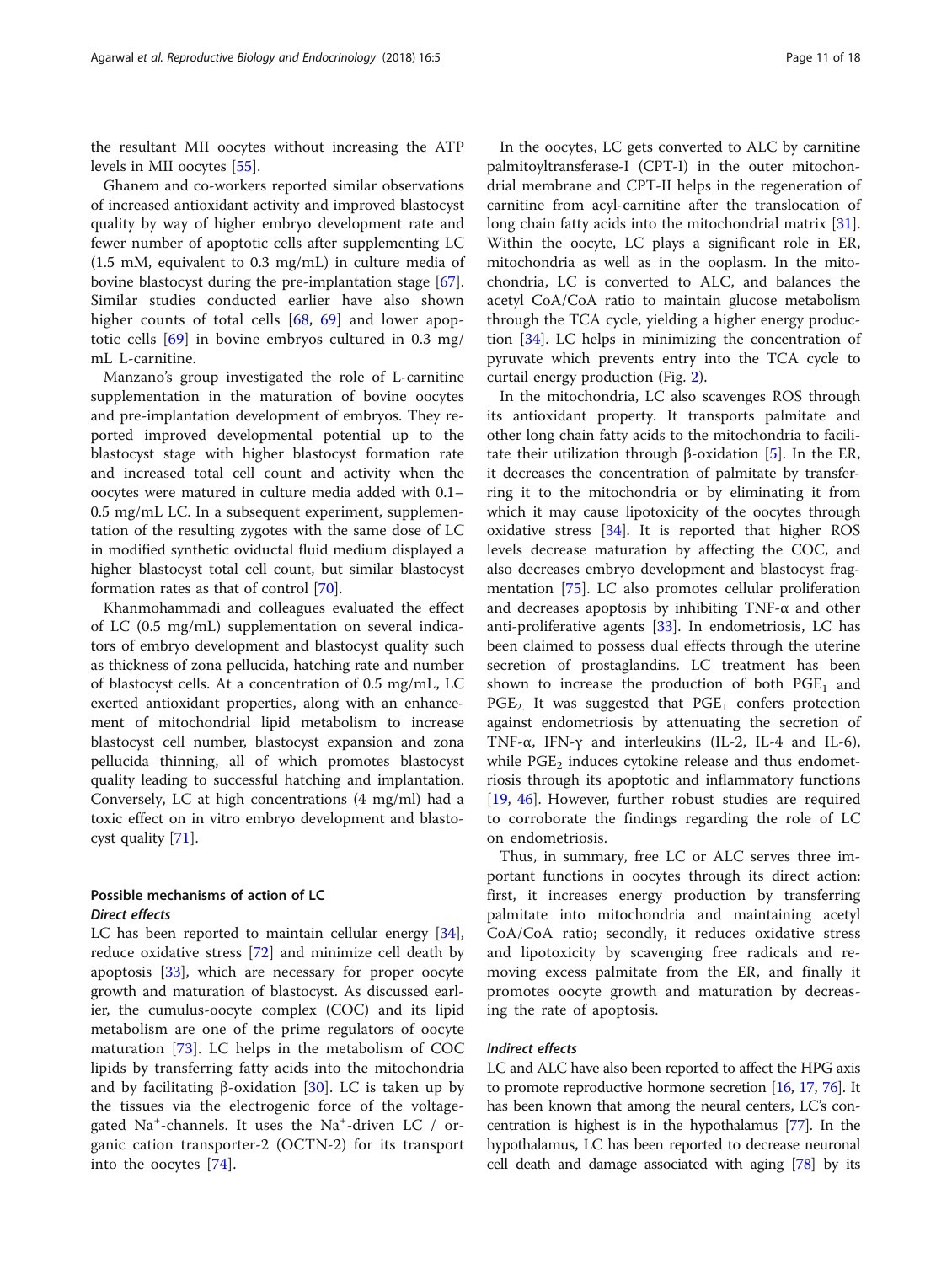<span id="page-11-0"></span>

cholinomimetic activity [[79\]](#page-17-0). It is reported that LC increases GnRH secretion from the hypothalamus by acting on the HPG axis  $[16, 17]$  $[16, 17]$  $[16, 17]$  and causing  $K^+$ -induced depolarization in hypothalamic neuronal cells to increase its secretory activity [\[80](#page-17-0), [81](#page-17-0)]. They have shown that treatment with ALC increases serum levels of other reproductive hormones, like estradiol, progesterone, LH and decreases prolactin in the usual fashion with different phases of estrous in animal [\[16](#page-15-0), [17\]](#page-15-0). Through its indirect endocrine effect, it prevents PCOS, amenorrhea and other problems related to the female reproductive cycle.

Costa and Stevenson (1984) with the administration of equine chorionic gonadotropin (eCG) and pregnant mare's serum gonadotropin (PMSG) showed that these components increases ovarian concentration of free LC and ALC, which shows the interaction between the direct and indirect mechanisms through cellular and hormonal regulations [[82](#page-17-0)].

### Combination effects with other supplements

LC or ALC has not only been supplemented individually, in many experiments researchers have supplemented it in combination with other nutrients [[20](#page-15-0), [21](#page-15-0), [44,](#page-16-0) [83](#page-17-0)–[88](#page-17-0)] (Table [3\)](#page-12-0). The results of combination treatments i.e. LC and/or ALC with other nutrients are not very well documented in female fertility, but in the last two decades, scientists have started applying LC and/or ALC with other nutrients to improve fertility [[84\]](#page-17-0). It has been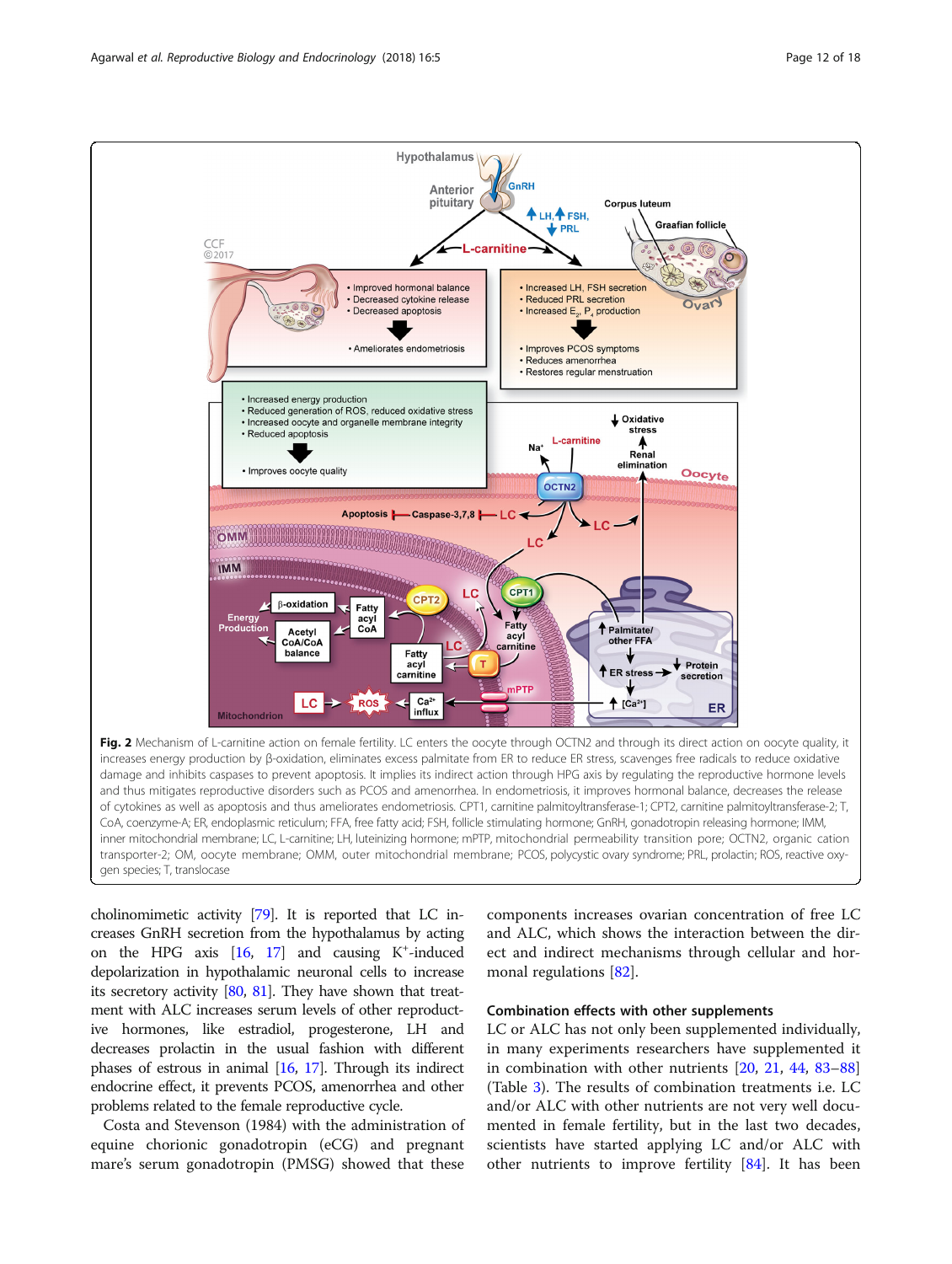| j<br>ī<br>i<br>ł                   |
|------------------------------------|
| i<br>ī<br>j                        |
| i<br>÷                             |
| ļ<br>J                             |
| ř<br>5<br>Ś<br>į                   |
| 1                                  |
|                                    |
| j<br>Ś                             |
| ₹<br>S                             |
| i<br>ÿ                             |
| Ś<br>J<br>ă                        |
| Ï                                  |
| ğ<br>ï                             |
| i<br>١<br>j                        |
| Ś<br>١                             |
| į                                  |
| I<br>)                             |
|                                    |
| j<br>ł<br>١                        |
| i<br>٦                             |
|                                    |
| í<br>j                             |
| ì                                  |
| Ï<br>j<br>$\overline{\phantom{a}}$ |
| į<br>è<br>$\overline{ }$           |
| ś                                  |
| ŗ                                  |
| Í<br>i<br>j                        |
| i<br>ł                             |
| ١<br>j                             |
| ï                                  |
| ₫<br>l                             |
| Ì<br>١                             |
| ï<br>٢                             |
| j                                  |
| I<br>ī<br>١<br>$\overline{1}$      |
| j                                  |
| į                                  |
| iulle                              |
| Ì<br>ī                             |
| $\frac{1}{\zeta}$<br>Í             |
| I                                  |
| ١<br>Ì                             |
| í<br>٢                             |
|                                    |
| $\overline{\mathbf{C}}$<br>ì       |
| Į<br>l                             |
| l<br>ì                             |
| I<br>٢                             |
| ĭ<br>Ì                             |
| j<br>i<br>$\overline{ }$           |
| í                                  |
| j<br>ì<br>Ï                        |
| ١                                  |
| ś<br>⊼                             |
| i                                  |
| m<br>ı                             |
| $\mathbf d$                        |
| ă                                  |
|                                    |

<span id="page-12-0"></span>

|                                                                                                                                                                                                |                                                                                                                                                                                                                                                                                                                           | Table 3 Studies using a combination of carnitine and other nutrient supplementation to improve reproductive parameters                                                                                                                                                 |                                                                                                                                                                                                                                                                                                                                                                                                           |                |
|------------------------------------------------------------------------------------------------------------------------------------------------------------------------------------------------|---------------------------------------------------------------------------------------------------------------------------------------------------------------------------------------------------------------------------------------------------------------------------------------------------------------------------|------------------------------------------------------------------------------------------------------------------------------------------------------------------------------------------------------------------------------------------------------------------------|-----------------------------------------------------------------------------------------------------------------------------------------------------------------------------------------------------------------------------------------------------------------------------------------------------------------------------------------------------------------------------------------------------------|----------------|
| Study aims                                                                                                                                                                                     | Dosage and duration                                                                                                                                                                                                                                                                                                       | Study design/Subjects                                                                                                                                                                                                                                                  | Relevant study outcomes                                                                                                                                                                                                                                                                                                                                                                                   | Reference      |
| and CrNic on ovulation and<br>fertilization rates in gilts<br>Effects of LC                                                                                                                    | 2 weeks prior to expected estrus<br>ppb CrNic for<br>200 ppm LC + 200                                                                                                                                                                                                                                                     | of diet with/without various treatments<br>Positive controls were fed 11 lbs./day<br>Treatment group was fed 4 lbs/day<br>of complete diet (flushing)<br>105 gilts                                                                                                     | Increased ovulation and fertilization rate                                                                                                                                                                                                                                                                                                                                                                | [20]           |
| immunological performances<br>dietary supplementation of<br>of Golden Montazah aged<br>productive, reproductive,<br>LC and ascorbic acid in<br>physiological and<br>breeder hens<br>Effects of | 100 and 200 mg LC/kg diet +1 g<br>weeks<br>ascorbic acid for 4                                                                                                                                                                                                                                                            | of 50 weeks old were randomly chosen.<br>of 30 hens + 3 cocks), during the entire<br>Birds were divided into 6 groups (each<br>180 Golden Montazah hens + 18 cocks<br>experimental period (from 50 to 70<br>weeks of age).                                             | hens fed 1 g ascorbic acid /kg diet alone<br>and the control group at the end of the<br>improved and recorded the best values<br>of fertility and hatchability percentages.<br>All groups fed diets of LC levels of 100<br>increasing LC level compared with the<br>This improvement was increased with<br>and 200 mg /kg diet alone and with<br>1 g ascorbic acid / kg diet were<br>experimental period. | [87]           |
| in ovulatory response in rabbits<br>CoQ10 and LC co-treatment                                                                                                                                  | 40 mg/kg LC<br>10 mg/kg CoQ10 +<br>for 21 days                                                                                                                                                                                                                                                                            | New Zealand White female rabbits of<br>5.3 months old                                                                                                                                                                                                                  | Higher ovulate rate, number of follicles,<br>corpus luteum and increased number<br>of embryos                                                                                                                                                                                                                                                                                                             | [85]           |
| supplementation in broiler<br>LC and vegetable oil<br>breeder fertility                                                                                                                        | 60 ppm (females),<br>500 ppm (males)                                                                                                                                                                                                                                                                                      |                                                                                                                                                                                                                                                                        | In 5th and 6th week, egg production<br>is increased with more cholesterol<br>in egg yolk                                                                                                                                                                                                                                                                                                                  | $\overline{4}$ |
| indices in Holstein Dairy Cattle<br>chloride on reproductive<br>Dietary LC and choline                                                                                                         | 50 g/day                                                                                                                                                                                                                                                                                                                  | From 1-week pre-calving to 4-weeks<br>after parturition                                                                                                                                                                                                                | Decreased SCC and improved other<br>immune indices                                                                                                                                                                                                                                                                                                                                                        | [21]           |
| Both LC and ALC supplementations<br>on ovulation and oocyte quality<br>in CD1 mice                                                                                                             | mg ALC/mouse/<br>0.4 mg LC and 0.12<br>day for 3 weeks                                                                                                                                                                                                                                                                    | Female CD1 mice of 8 weeks old                                                                                                                                                                                                                                         | Decreased percentage of oocyte<br>degeneration with more<br>developing oocytes                                                                                                                                                                                                                                                                                                                            | $[47]$         |
| oocyte damage in women with mild<br>NAC and LC on prevention of<br>endometriosis                                                                                                               | 1.5 mM of NAC with 0.6 mg/mL<br>LC in follicular fluid                                                                                                                                                                                                                                                                    | women with endometriosis aged less<br>In follicular fluid sample from infertile<br>than 38 years who underwent ICSI<br>and induced in bovine oocytes                                                                                                                   | oocyte damage in mild endometriosis<br>LC and NAC combination prevented                                                                                                                                                                                                                                                                                                                                   | [84]           |
| Effect of oral antioxidant and<br>LC combination on IVF-ICSI<br>outcomes                                                                                                                       | Vitamin $\subset$ (180 mg), vitamin E (30 mg),<br>folic acid (200 µg)<br>and CoQ <sub>10</sub> (40 mg) for 2 to 5 months<br>zinc (15 mg), selenium (50 mg), LC<br>capsules<br>at a daily dose of 2<br>tartarate (400 mg),                                                                                                 | Semen was taken for IVF and ICSI                                                                                                                                                                                                                                       | implantation rate, embryo quality as<br>well as blastocyst development rate<br>fertilization rate, pregnancy rate,<br>· Improved sperm DNA integrity,<br>Enhanced semen quality                                                                                                                                                                                                                           | [88]           |
| control of hypothalamic functions<br>LC plus ALC on neuroendocrine<br>in FHA                                                                                                                   | zinc (5 mg), vitamin B6 (2 mg), copper<br>(0.5 mg), β-carotene (4.8 mg), folic acid<br>(200 µg), vitamin-D3 (5 µg), selenium<br>(27.5 µg), vitamin B12 (2.5 µg)<br>LC fumerate (863 mg), ALC (250 mg),<br>iron (7 mg), pantothenic acid (6 mg),<br>cysteine (50 mg), vitamin E (30 mg),<br>N-acetyl<br>vitamin-C (90 mg), | Group B (normogonadotropic patients,<br>27 patients (aged 26.5 ± 2 years) with<br>Group A (hypogonadotropic patients,<br>plasma LH levels > 3 mlU/ml, $n = 12$ )<br>plasma LH levels <3 mlU/ml, n = 15)<br>FHA for the last 6 months were<br>subdivided into 2 groups: | Carnitine decreases cortisol and plasma<br>Carnitine administration significantly<br>increases LH secretion in patients<br>amylase levels                                                                                                                                                                                                                                                                 | [89]           |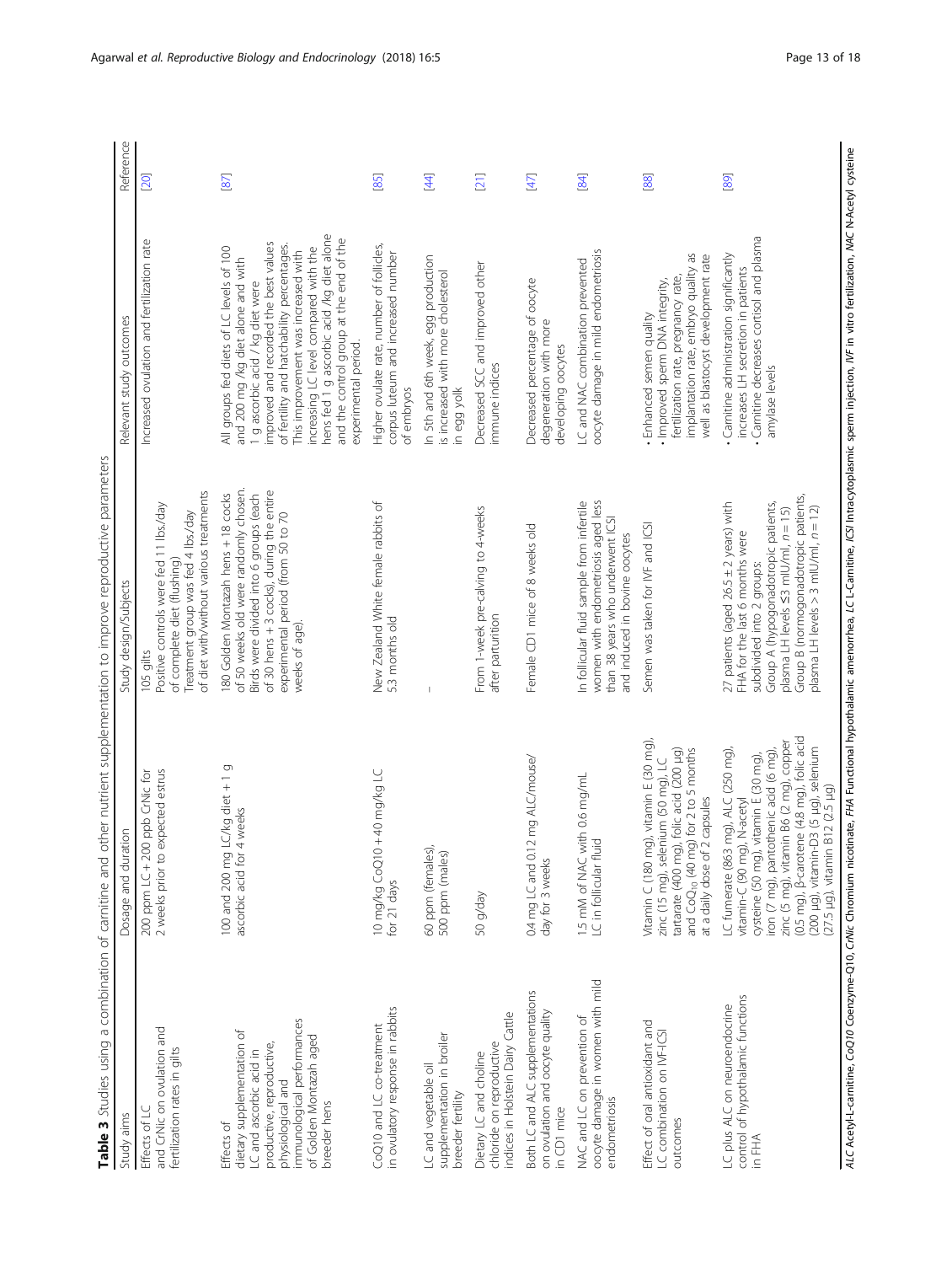previously reported that LC (150 mg/kg/day) while combined with ginger extract (100 mg/kg/day) improves hormonal levels as well as reproductive performance in male rats  $[83]$  $[83]$ . It is also known that obestatin and LC co-treatment improves fat metabolism and obesityinduced male infertility [\[86\]](#page-17-0).

The role of LC in combination with other nutrients on female fertility is also demonstrated by various reports. As discussed earlier, Samland et al. (1998) have recorded the effect of LC supplementation on fertilization rate of gilts; they have not only recorded the effect of individual supplementation of LC (200 ppm), they have also combined it with chromium niconitate (CrNic) (200 ppb), an insulin promoter which increases insulin uptake by the cells. They have compared the outcomes of both cases in ovulation and fertilization rate and noted that LC individually potentiates ovulation, but when LC was combined with CrNic, it showed no alteration. They concluded that perhaps LC does not interact with CrNic to cause improvement in reproductive parameters [[20\]](#page-15-0).

In 2006, Adabi et al. in contrast, reported the supplementation of LC (60 ppm for females and 500 ppm for males) with vegetable fat powder (1.5%) and high lysine and methionine (0.3%) has increased fertility and hatchability in broilers. They also reported about their interaction as well as their role in lipid metabolism [[44](#page-16-0)]. In 2011, Pirestani et al. supplemented LC individually (50 g/day/cow), as discussed earlier, as well as with choline chloride (60 g/day/cow) on SCC and reproductive indices of Holstein dairy cattle. They have reported choline chloride and LC co-administration has beneficial effects on SCC and reproductive indices, and that is better than individual LC supplementation [[21\]](#page-15-0).

In 2011, Hassan et al. supplemented different doses of LC (100 and 200 mg/kg diet) with vitamin C (1 g/kg diet) for 3 weeks and noted the reproductive performance of Golden Montahza laying hens, and reported increased egg production rate (2.1 and 2.7%) and egg quality [[87](#page-17-0)]. In 2014, Kacem et al. formulated a special combination of vitamin C (180 mg), vitamin E (30 mg), zinc (15 mg), selenium (50 mg), LC tartarate (400 mg), folic acid  $(200 \mu g)$  and coenzyme-Q10  $(40 \mu g)$ . They have supplemented this formulation to male participants of a clinical trial of this drug for 2 to 5 months at a daily dose of 2 capsules before their semen has taken for IVF and intra-cytoplasmic sperm injection (ICSI). They have noted that the formulation has not only enhanced semen quality, it also improved sperm DNA integrity, fertilization rate, biochemical and clinical pregnancy rate, implantation rate, embryo quality as well as blastocyst development rate [[88\]](#page-17-0).

Cavallini et al. (2012), in their study, reported that 22 out of 33 male patients with severe idiopathic oligoasthenoteratozoospermia (OAT) of infertile couples whose partners had undergone at least one ICSI cycle, showed reduced sperm aneuploidy levels

(assessed using fluorescent in situ hybridization performed on chromosomes X, Y, 13, 15, 16, 17, 18, 21 and 22) and improved sperm morphology after 3 months of treatment with LC  $2 \times 1$  g/day, ALC  $2 \times$ 500 mg/day and cinnoxicam (a lipophilic NSAID)  $1 \times$ 30 mg/every 4 days [[89\]](#page-17-0). Men with OAT have been reported to have elevated prostaglandin levels. NSAIDs act by reversibly inhibiting cyclooxygenase, which then inhibits the generation of prostaglandins and thromboxanes. Cinnoxicam and carnitines appear to have complementary mechanistic pathways, which facilitate the suppression of excess prostaglandin production, which could lead to improvement in sperm quality. The men with reduced sperm aneuploidy and improved sperm morphology as a result of the combination therapy in this study had significantly higher biochemical pregnancies, clinical pregnancies and live births after the treatment, despite having similar numbers of oocytes fertilized and embryos transferred [[89](#page-17-0)].

In 2015, Abdel-Khalek et al. reported that coenzyme Q10 (10 mg/kg) and LC (40 mg/kg) for 21 days improved ovulatory response in rabbits, as well as embryo recovery and embryo vitrification in in vitro study [\[85](#page-17-0)]. Lastly, Virmani et al. (2015) combined both LC (0.4 mg/ mouse) and ALC (0.12 mg/mouse) with micronutrients like zinc (4 ng/mouse), copper (0.8 ng/mouse) and iron (7 ng/mouse) and treated mice for 3 weeks daily to check the ovulation rate and oocyte quality. They have noted when LC and ALC are given in combination, its actions were better. Similarly, even when carnitines were given in combination with micronutrients, it showed better improvement in oocyte quality and quantity. They have also noted decreased rate of oocyte degeneration as well as increased rate of ovulation while supplemented with microelements. When they have tried this combination for IVF, they observed a better fertilization rate, 2-cell embryo development as well as birth rate [[47\]](#page-16-0).

Recently Genazzani et al. (2017) have repeated their experiment of combined LC and ALC effects on female fertility with a formulation containing LC fumerate (863 mg), ALC (250 mg), vitamin C (90 mg), N-acetyl cysteine (50 mg), vitamin E (30 mg), iron (7 mg), pantothenic acid (6 mg), zinc (5 mg), vitamin B6 (2 mg), copper (0.5 mg), β-carotene (4.8 mg), folic acid (200 μg), vitamin D3 (5 μg), selenium (27.5 μg), vitamin B12 (2.5 μg). They have reported that this formulation improves the condition of FHA and increases LH. They have also been shown to decrease stress-related cortisol and amylase levels [\[90](#page-17-0)].

Most of these reports pointing towards better interactions of LC and/or ALC with other nutrients and antioxidants to enhance fertility rate in female, including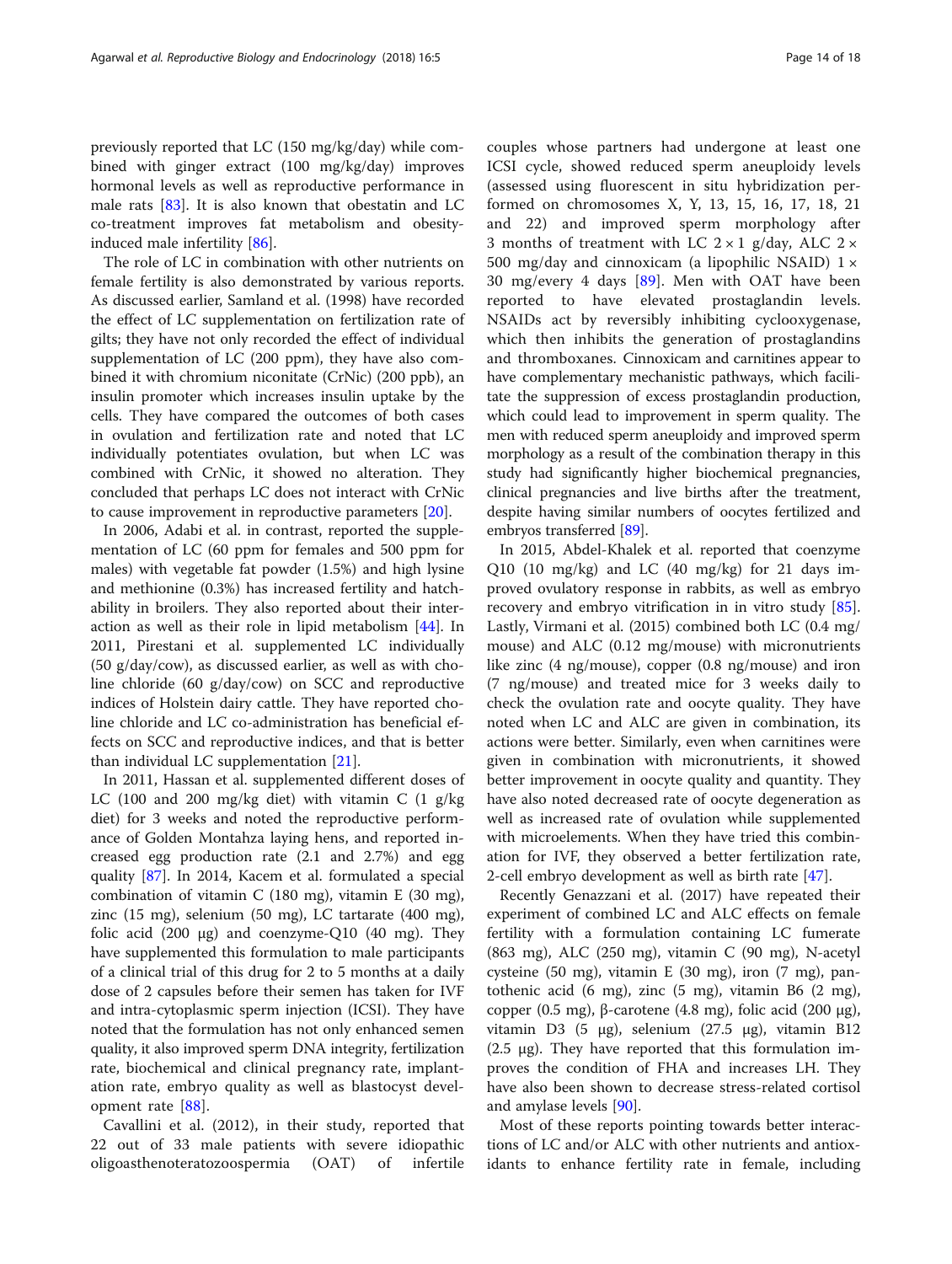vitamin C [[87,](#page-17-0) [88\]](#page-17-0), vitamin E [\[88\]](#page-17-0), zinc [[47](#page-16-0), [88](#page-17-0)], selenium [[88](#page-17-0)], folic acid [\[88\]](#page-17-0), coenzyme- $Q_{10}$  [[47](#page-16-0), [88\]](#page-17-0), vegetable oil containing high lysine [\[44\]](#page-16-0) and many others [\[21,](#page-15-0) [47](#page-16-0), [88](#page-17-0)].

# Combination therapies involving other antioxidants in female fertility

The female reproductive system is vulnerable to oxidative damage and without antioxidant interventions, the copious chain of oxidative reactions would continue to damage the system [\[58](#page-16-0), [91](#page-17-0)]. Apart from LC and ALC, as discussed earlier, in conserving and regulating female reproductive functions, there are several groups of antioxidants known to quench free radicals to keep it healthier. These include vitamins (C, E, and β-carotene), some metallo-enzymes including glutathione peroxidase (GPx, containing selenium), catalase (CAT, containing iron), superoxide dismutase (SOD, containing copper, manganese and zinc). Dietary intake of these antioxidant vitamins and minerals prejudice the coordinated functioning of the total antioxidant system [[92\]](#page-17-0).

Within the ovary, various antioxidant systems (consisting of CAT, carotenoids, vitamin E, and glutathione) work to keep ROS under strict regulation. SOD catalyzes the superoxide decomposition into  $H_2O_2$  and oxygen, and it has its effects in the theca interna cells of antral follicles. The theca interna cells in turn protect oocyte during its maturation phase from getting damaged by excess ROS. One more antioxidant factor imperative for healthy development of the ovarian follicle is transferrin (iron-chelating glycoprotein) that impedes the generation of ROS [[91\]](#page-17-0). The connection of OS with endometrial cyclical alterations is well accepted and the SOD levels are demonstrated to rise in response to such oxidative changes during the end of the secretory phase, just prior to menstruation [[93](#page-17-0)].

Vitamin C, one of the most commonly used antioxidant, is found in the cytosol of oocyte and extracellular fluid. Its supplementation to infertile women is in practice to treat luteal phase defects and recurrent abortions [[58\]](#page-16-0). It is a versatile vitamin with antioxidant as well as collagen-stimulating properties. Studies revealed that when vitamin C is ingested through diet, the mature ovarian follicles actively take it up leading to its sequestration in the follicles rather than in the serum [[58](#page-16-0)].

During in vitro fertilization (IVF) embryo transfer, vitamin C supplementation is provided to the patients during hormonal stimulation to ensure higher concentration of vitamin C in the follicular fluid [\[94](#page-17-0)]. It effectively breaks the chain of oxidative reactions to stop the promulgation of the peroxidative damage to the oocyte [[91\]](#page-17-0). It is also claimed to elevate the chance of ovulation and protect oocyte from DNA alterations owing to oxidative damage. It helps to regenerate Vitamin E and glutathione. As discussed earlier, Hassan et al. supplemented vitamin C with LC and found improved reproductive performance in hens. This combination has been shown to increase egg production and egg quality thus attributing to reduced OS and improved lipid metabolism following LC-vitamin C co-treatment. Vitamin E (α-tocopherol) is found in the cell membrane of the oocyte and is evidently the first line of defense recruited to disrupt the chain of fatty acid peroxidation protecting the oocyte from further oxidative damage [\[92\]](#page-17-0). The follicular and tubular fluid contains taurine, hypotaurine and transferrin which protects the embryo from OS [\[95\]](#page-17-0). Glutathione has a role in the improvement of zygote development after the morula or blastocyst gains 2-cell blocks and it is also present in the oocyte as well as in the tubal fluid [\[96\]](#page-17-0).

Hence, the interplay of antioxidants and their combined effort to combat free radicals, are constantly protecting the delicate organs belonging to the female reproductive system. Antioxidants take charge of their own regeneration as lipoic acid aids in the regeneration of Vitamin C, glutathione, vitamin E as well as of itself, glutathione recycles vitamin C which in turn recycles vitamin E that is also regenerated via  $CoQ_{10}$ . This battalion of antioxidants, individually or in combination, if associated with LC or ALC, may lead to excellent results in improving female fertility. This can be suggested from the fact that the free radical quenching properties of the above-mentioned antioxidants as well as that of carnitines, when combined with the additional features of the carnitines, such as aiding fatty acid metabolism and energy production, would make the reproductive organs of female more robust.

# Conclusions

This review has summarized the information procured from various research works about the implications of LC and/or ALC upon female fertility. These carnitines, either individually or in combination with other nutrients and antioxidants, are potent to improve and/or restore female reproductive functions. This review has also proposed a mechanism of LC- and ALC-induced enhancement of female fertility, (a) directly by increasing energy production in oocytes and effectively quenching free radicals to provide protection against oxidative damage to the reproductive cells, and also (b) indirectly, by imposing their beneficial effects through HPG axis to ameliorate serum levels of hormones. Thus, considering the substantial qualities of these carnitines in female reproduction, they can be used both as reproductive biomedicines to treat female infertility as well as fertility boosters to improve the reproductive performance in humans and animals.

#### Abbreviations

ALC: Acetyl L-Carnitine; ART: Assisted reproductive technology; BCB: Brilliant cresyl blue; CoA: Coenzyme-A; COC: Cumulus-oocyte complex; CPT: Cartinitine palmitoyltransferase; DHEA: Dehydroepiandrosterone; eCG: Equine chorionic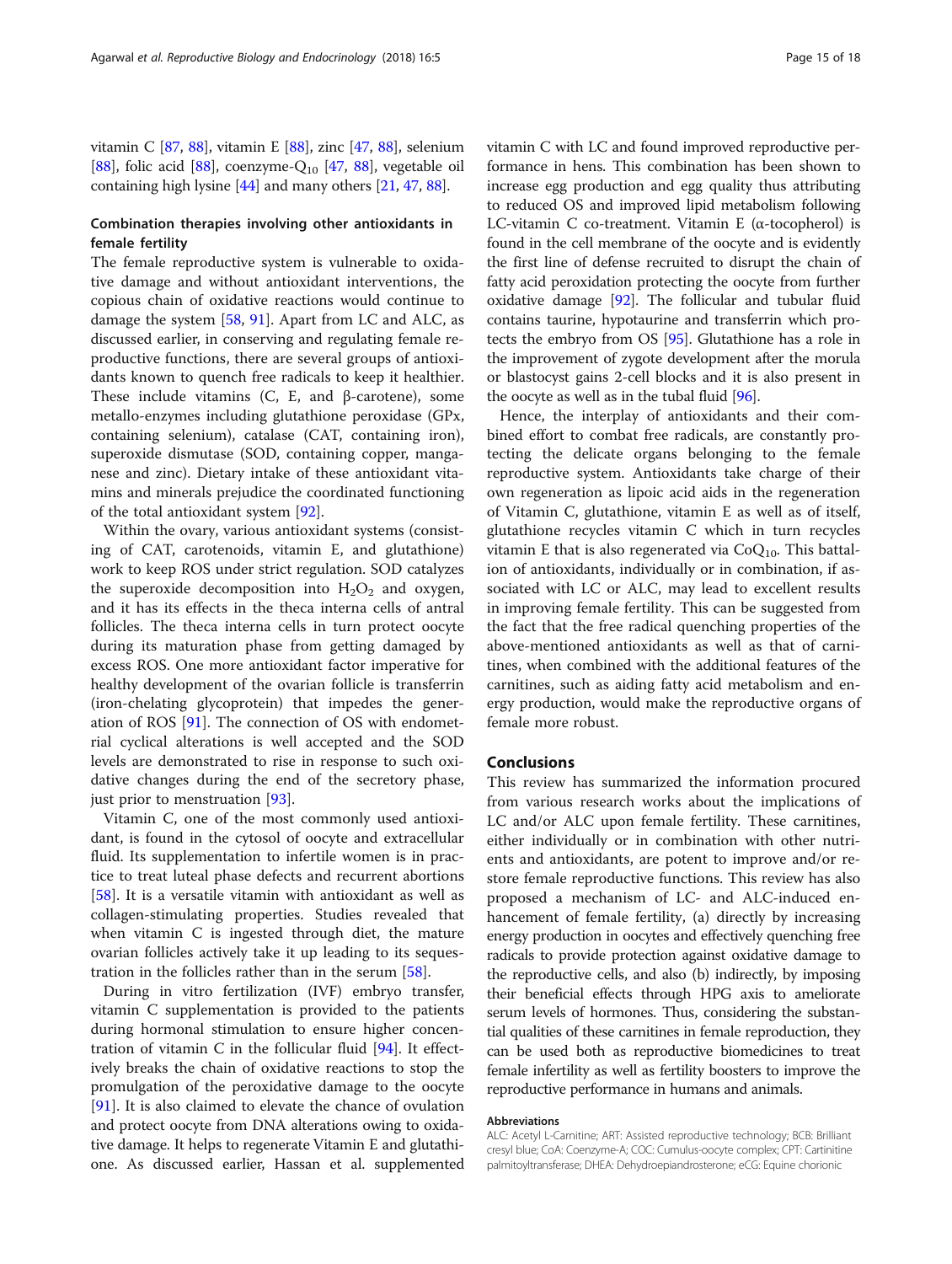<span id="page-15-0"></span>gonadotropin; ER: Endoplasmic reticulum; FHA: Functional hypothalamic amenorrhea; FISH: Fluorescent in situ hybridization; GABA: γ-amino butyric acid; GnRH: Gonadotropin releasing hormone; HPG: Hypothalamo-pituitary gonadal axis; IFN: Interferon; IVF: In vitro fertilization; LC: L-carnitine; LDL: Low density lipoprotein; LH: Luteinizing hormone; MII: Metaphase-II; NO: Nitric oxide; OCTN: Organic cation transporter; OS: Oxidative stress; PCOS: Polycystic ovarian syndrome; PG: Prostaglandin; PLC: Propionyl L-carnitine; PMSG: Pregnant mare's serum gonadotropin; ROS: Reactive oxygen species; SCC: Somatic cell count; TNF: Tumor necrosis factor

#### Acknowledgements

Authors want to thank American Centre of Reproductive Medicine for providing support for the study.

#### Funding

None

#### Availability of data and materials

All data supporting the conclusion of this article are included in this published article.

#### Authors' contributions

PS (writing and revising the manuscript), DD (writing and revising the manuscript), AA (revising the manuscript). All authors read and approved the final manuscript.

#### Ethics approval and consent to participate

Not applicable

#### Consent for publication

Not applicable

#### Competing interests

The authors declare that they have no competing interests.

#### Publisher's Note

Springer Nature remains neutral with regard to jurisdictional claims in published maps and institutional affiliations.

#### Author details

<sup>1</sup> American Center for Reproductive Medicine, Cleveland Clinic, Glickman Urological and Kidney Institute, Mail Code X-11, 10681 Carnegie Avenue, Cleveland, OH 44195, USA. <sup>2</sup>Department of Physiology, Faculty of Medicine, MAHSA University, Jalan SP2, Bandar Saujana Putra, 42610 Jenjarum, Selangor, Malaysia. <sup>3</sup>Faculty of Medicine, Universiti Teknologi MARA, Sungai Buloh Campus, Jalan Hospital, 47000 Sungai Buloh, Selangor, Malaysia.

#### Received: 24 October 2017 Accepted: 17 January 2018 Published online: 26 January 2018

#### References

- 1. Rutkowski M, Grzegorczyk K. Adverse effects of antioxidative vitamins. Int J Occup Med Environ Health. 2012;25:105–21.
- 2. May-Panloup P, Chretien MF, Malthiery Y, Reynier P. Mitochondrial DNA in the oocyte and the developing embryo. Curr Top Dev Biol. 2007;77:51–83.
- 3. Bentov Y, Esfandiari N, Burstein E, Casper RF. The use of mitochondrial nutrients to improve the outcome of infertility treatment in older patients. Fertil Steril. 2010;93:272–5.
- 4. Binienda Z, Virmani A. The Mitochondriotropic effects of L-carnitine and its esters in the central nervous system. Curr Med Chem - Cent Nervous Sys Agents. 2003;3:275–82.
- 5. Dunning KR, Robker RL. Promoting lipid utilization with l-carnitine to improve oocyte quality. Anim Reprod Sci. 2012;134:69–75.
- 6. Abdelrazik H, Agarwal A. L-carnitine and assisted reproduction. Arch Med Sci. 2009;1A:S43–7.
- 7. Aliabadi E, Soleimani Mehranjani M, Borzoei Z, Talaei-Khozani T, Mirkhani H, Tabesh H. Effects of L-carnitine and L-acetyl-carnitine on testicular sperm motility and chromatin quality. Iran J Reprod Med. 2012;10:77–82.
- 8. Cheng HJ, Chen T. Clinical efficacy of combined L-carnitine and acetyl-Lcarnitine on idiopathic asthenospermia. Zhonghua Nan Ke Xue. 2008;14: 149–51.
- 9. Brooks DE. Carnitine, acetylcarnitine and the activity of carnitine acyltransferases in seminal plasma and spermatozoa of men, rams and rats. J Reprod Fertil. 1979; 56:667–73.
- 10. Dokmeci D. Oxidative stress, male infertility and the role of carnitines. Folia Med (Plovdiv). 2005;47:26–30.
- 11. Ismail AM, Hamed AH, Saso S, Thabet HH. Adding L-carnitine to clomiphene resistant PCOS women improves the quality of ovulation and the pregnancy rate. A randomized clinical trial. Eur J Obstet Gynecol Reprod Biol. 2014;180:148–52.
- 12. Samimi M, Jamilian M, Ebrahimi FA, Rahimi M, Tajbakhsh B, Asemi Z. Oral carnitine supplementation reduces body weight and insulin resistance in women with polycystic ovary syndrome: a randomized, double-blind, placebo-controlled trial. Clin Endocrinol. 2016;84:851–7.
- 13. Dunning KR, Russell DL, Robker RL. Lipids and oocyte developmental competence: the role of fatty acids and beta-oxidation. Reproduction. 2014;148:R15–27.
- 14. Wu GQ, Jia BY, Li JJ, Fu XW, Zhou GB, Hou YP, Zhu SE. L-carnitine enhances oocyte maturation and development of parthenogenetic embryos in pigs. Theriogenology. 2011;76:785–93.
- 15. Liu J, Head E, Kuratsune H, Cotman CW, Ames BN. Comparison of the effects of L-carnitine and acetyl-L-carnitine on carnitine levels, ambulatory activity, and oxidative stress biomarkers in the brain of old rats. Ann N Y Acad Sci. 2004; 1033:117–31.
- 16. Krsmanovic LZ, Virmani MA, Stojilkovic SS, Catt KJ. Actions of acetyl-Lcarnitine on the hypothalamo-pituitary-gonadal system in female rats. J Steroid Biochem Mol Biol. 1992;43:351–8.
- 17. Genazzani AD, Lanzoni C, Ricchieri F, Santagni S, Rattighieri E, Chierchia E, Monteleone P, Jasonni VM. Acetyl-L-carnitine (ALC) administration positively affects reproductive axis in hypogonadotropic women with functional hypothalamic amenorrhea. J Endocrinol Investig. 2011;34:287–91.
- 18. Latifian S, Hamdi K, Totakneh R. Effect of addition of l-carnitine in polycystic ovary syndrome (PCOS) patients with clomiphene citrate and gonadotropin resistant. Int J Curr Res Acad Rev. 2015;3:469–76.
- 19. Dionyssopoulou E, Vassiliadis S, Evangeliou A, Koumantakis EE, Athanassakis I. Constitutive or induced elevated levels of L-carnitine correlate with the cytokine and cellular profile of endometriosis. J Reprod Immunol. 2005;65:159–70.
- 20. Samland CJ, Musser RE, Peters JK, Sawyer JT, Owen KQ, Davis DL. Ovulation and fertilization rate of gilts provided additional L-carnitine and chromium nicotinate. In: Kansas Agricultural Experiment Station Research Reports, editor, Swine Day. Manhattan: Agri Exp Station Cooper Ext Service; 1998. p. 25–7.
- 21. Pirestani A, Aghakhani M, Tabatabaei SN, Ghalamkari G, Baharlo F. Effects of dietary L-carnitine and choline chloride compound on reproduction indices and udder immune system in Holstein dairy cattle. In: Proceedings of international conference on life Science and Technology; 2011. p. 59–61.
- 22. Reader KL, Cox NR, Stanton JA, Juengel JL. Effects of acetyl-L-carnitine on lamb oocyte blastocyst rate, ultrastructure, and mitochondrial DNA copy number. Theriogenology. 2015;83:1484–92.
- 23. You J, Lee J, Hyun SH, Lee E. L-carnitine treatment during oocyte maturation improves in vitro development of cloned pig embryos by influencing intracellular glutathione synthesis and embryonic gene expression. Theriogenology. 2012;78:235–43.
- 24. Gulewitch VS, Krimberg R. Zur Kenntnis der Extraktivstoffe der Muskeln. II. Mitteilung: Über das Carnitin. Zeits für Physiol Chem. 1905;45:326–30.
- 25. Bremer J. Carnitine–metabolism and Functions. Physiol Rev. 1983;63:1420–80.
- 26. Shug AL, Schmidt MJ, Golden GT, Fariello RG. The distribution and role of carnitine in the mammalian brain. Life Sci. 1982;31:2869–74.
- 27. Rebouche CJ. Carnitine function and requirements during the life cycle. FASEB J. 1992;6:3379–86.
- 28. Marzo A, Arrigoni Martelli E, Mancinelli A, Cardace G, Corbelletta C, Bassani E, Solbiati M. Protein binding of L-carnitine family components. Eur J Drug Metab Pharmacokinet. 1991;3:364–8.
- 29. Vassiliadis S, Athanassakis I. A "conditionally essential" nutrient, L-carnitine, as a primary suspect in endometriosis. Fertil Steril. 2011;95:2759–60.
- 30. Dunning KR, Cashman K, Russell DL, Thompson JG, Norman RJ, Robker RL. Beta-oxidation is essential for mouse oocyte developmental competence and early embryo development. Biol Reprod. 2010;83:909–18.
- 31. Mingorance C, Rodriguez-Rodriguez R, Justo ML, Herrera MD, de Sotomayor MA. Pharmacological effects and clinical applications of propionyl-L-carnitine. Nutr Rev. 2011;69:279–90.
- 32. Arduini A, Denisova N, Virmani A, Avrova N, Federici G, Arrigoni-Martelli E. Evidence for the involvement of carnitine-dependent long-chain acyltransferases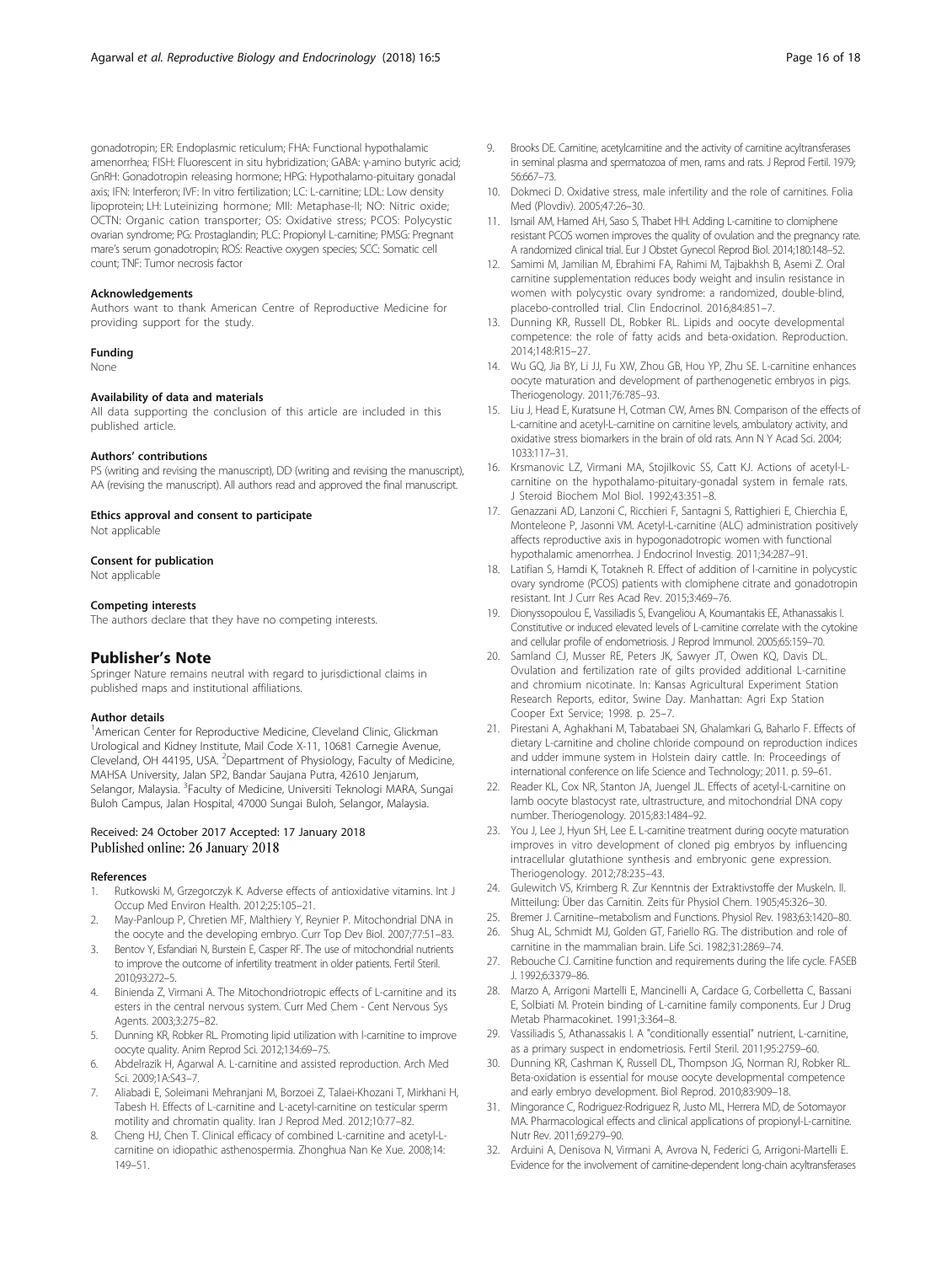<span id="page-16-0"></span>in neuronal triglyceride and phospholipid fatty acid turnover. J Neurochem. 1994; 62:1530–8.

- 33. Abdelrazik H, Sharma R, Mahfouz R, Agarwal A. L-carnitine decreases DNA damage and improves the in vitro blastocyst development rate in mouse embryos. Fertil Steril. 2009;91:589–96.
- 34. Infante JP, Tschanz CL, Shaw N, Michaud AL, Lawrence P, Brenna JT. Straight-chain acyl-CoA oxidase knockout mouse accumulates extremely long chain fatty acids from alpha-linolenic acid: evidence for runaway carousel-type enzyme kinetics in peroxisomal beta-oxidation diseases. Mol Genet Metab. 2002;75:108–19.
- 35. Varnagy A, Bene J, Sulyok E, Kovacs GL, Bodis J, Melegh B. Acylcarnitine esters profiling of serum and follicular fluid in patients undergoing in vitro fertilization. Reprod Biol Endocrinol. 2013;11:67.
- 36. Fenkci SM, Fenkci V, Oztekin O, Rota S, Karagenc N. Serum total L-carnitine levels in non-obese women with polycystic ovary syndrome. Hum Reprod. 2008;23:1602–6.
- 37. Christiana K, George T, George F, Margarita T, Anna T, Costas F, Irene A. Lcarnitine alters lipid body content in pre-implantation embryos leading to infertility. J Reprod Immunol. 2014;101-102:18–39.
- 38. Mansour G, Abdelrazik H, Sharma RK, Radwan E, Falcone T, Agarwal A. Lcarnitine supplementation reduces oocyte cytoskeleton damage and embryo apoptosis induced by incubation in peritoneal fluid from patients with endometriosis. Fertil Steril. 2009;91:2079–86.
- 39. Center SA, Warner KL, Randolph JF, Sunvold GD, Vickers JR. Influence of dietary supplementation with (L)-carnitine on metabolic rate, fatty acid oxidation, body condition, and weight loss in overweight cats. Am J Vet Res. 2012;73:1002–15.
- 40. Jamilian H, Jamilian M, Samimi M, Afshar Ebrahimi F, Rahimi M, Bahmani F, Aghababayan S, Kouhi M, Shahabbaspour S, Asemi Z. Oral carnitine supplementation influences mental health parameters and biomarkers of oxidative stress in women with polycystic ovary syndrome: a randomized, double-blind, placebo-controlled trial. Gynecol Endocrinol. 2017;33:442–7.
- 41. Meczekalski B, Katulski K, Czyzyk A, Podfigurna-Stopa A, Maciejewska-Jeske M. Functional hypothalamic amenorrhea and its influence on women's health. J Endocrinol Investig. 2014;37:1049–56.
- 42. MBMR F, Flayyih NK. Effect of L-carnitine administration to pregnant mice on some reproductive hormones and organs. Iraqi J Vet Med. 2012;36:68–74.
- 43. Zhai W, Neuman SL, Latour MA, Hester PY. The effect of male and female supplementation of L-carnitine on reproductive traits of white leghorns. Poult Sci. 2008;87:1171–81.
- 44. Adabi SG, Moghaddam G, Taghizadeh A, Nematollahi A, Farahvash T. Effect of L-carnitine and vegetable fat on broiler breeder fertility, hatchability, egg yolk and serum cholesterol and triglyceride. Int J Poult Sci. 2006;5:970–4.
- 45. Tselekidou A, Athanassakis I. PGE1 versus PGE2: protective rather than inducing agent for endometriosis. Eur J Immunol. 2009;81:165.
- 46. Dionyssopoulou E, Anagnostaki E, Tselekidou A, Vassiliadis S, Athanassakis I. Establishment or aggravation of endometriosis-induction process. In: Arici A, Matalliotakis I, editors. Endometriosis-adenomyosis. Greece: PM Publications; 2011.
- 47. Virmani MA, Zerelli S, Vitullo P, Cossetti C. Effect Of nutrients on ovulation and oocytes quality in mice. In: Proceedings of 11th congress of the European Society of Gynecology. Roma: Edizioni Internazionali; 2015. p. 212–4.
- 48. Virmani MA, Virtullo P, Cossetti C. Improving Oocyte and Sperm Quality by L-Carnitine, Acetyl-L-carnitine and Other Nutrients as Major Determinant in Pregnancy Success. Journal of Perinatal Medicine. 45 Supplement. 2017;1:3.
- 49. Canbolat EP, Sagsoz N, Noyan V, Yucel A, Kisa U. Effects of l-carnitine on oxidative stress parameters in oophorectomized rats. Alex J Med. 2017;53: 55–60.
- 50. Corduk M, Sarica S. Effects of L-carnitine in layer diets containing different fat sources and energy levels on hen performance and egg quality. South Afr J Anim Sci. 2008;38:260–70.
- 51. Ramanau A, Kluge H, Spilke J, Eder K. Reproductive performance of sows supplemented with dietary L-carnitine over three reproductive cycles. Arch Tierernahr. 2002;56:287–96.
- 52. Musser RE, Dritz SS, Davis DL, Tokach MD, Nelssen JL, Goodband RD, Owen KQ. Effects of L-carnitine in the gestating sow diet on fetal muscle development and carcass characteristics of the offspring. J Appl Anim Res. 2007;31:105–11.
- 53. Scholz H, Heimendahl EV, Menn F, Ahrens A. Application of Protected L-Carnitine in Dairy Cows during Transition and High Lactation Period. Global J Sci Front Res. 2014;XIV:41–6.
- 54. Somfai T, Kaneda M, Akagi S, Watanabe S, Haraguchi S, Mizutani E, Dang-Nguyen TQ, Geshi M, Kikuchi K, Nagai T. Enhancement of lipid metabolism

with L-carnitine during in vitro maturation improves nuclear maturation and cleavage ability of follicular porcine oocytes. Reprod Fertil Dev. 2011;23:912–20.

- 55. Moawad AR, Xu B, Tan SL, Taketo T. L-carnitine supplementation during vitrification of mouse germinal vesicle stage-oocytes and their subsequent in vitro maturation improves meiotic spindle configuration and mitochondrial distribution in metaphase II oocytes. Hum Reprod. 2014;29:2256–68.
- 56. Mishra A, Reddy IJ, Gupta PS, Mondal S. L-carnitine mediated reduction in oxidative stress and alteration in transcript level of antioxidant enzymes in sheep embryos produced in vitro. Reprod Domest Anim. 2016;51:311–21.
- 57. Pillich RT, Scarsella G, Risuleo G. Reduction of apoptosis through the mitochondrial pathway by the administration of acetyl-L-carnitine to mouse fibroblasts in culture. Exp Cell Res. 2005;306:1–8.
- 58. Agarwal A, Gupta S, Sharma RK. Role of oxidative stress in female reproduction. Reprod Biol Endocrinol. 2005;3:28.
- 59. Carlberg M, Nejaty J, Froysa B, Guan Y, Soder O, Bergqvist A. Elevated expression of tumour necrosis factor alpha in cultured granulosa cells from women with endometriosis. Hum Reprod. 2000;15:1250–5.
- 60. Bedaiwy MA, Falcone T. Peritoneal fluid environment in endometriosis. Clinicopathological implications. Minerva Ginecol. 2003;55:333–45.
- 61. Gupta S, Goldberg JM, Aziz N, Goldberg E, Krajcir N, Agarwal A. Pathogenic mechanisms in endometriosis-associated infertility. Fertil Steril. 2008;90:247–57.
- 62. Glabowski W, Kurzawa R, Wiszniewska B, Baczkowski T, Marchlewicz M, Brelik P. Growth factors effects on preimplantation development of mouse embryos exposed to tumor necrosis factor alpha. Reprod Biol. 2005;5:83–99.
- 63. Whiteside EJ, Boucaut KJ, Teh A, Garcia-Aragon J, Harvey MB, Herington AC. Elevated concentration of TNF-alpha induces trophoblast differentiation in mouse blastocyst outgrowths. Cell Tissue Res. 2003;314:275–80.
- 64. Zare Z, Masteri Farahani R, Salehi M, Piryaei A, Ghaffari Novin M, Fadaei Fathabadi F, Mohammadi M, Dehghani-Mohammadabadi M. Effect of L-carnitine supplementation on maturation and early embryo development of immature mouse oocytes selected by brilliant cresyle blue staining. J Assist Reprod Genet. 2015;32:635–43.
- 65. Bareh GM. The effect of endometriosis on the DNA integrity of different stages of Embryos' development and the role of L- carnitine in preventing damage to early stages. J Minimal Inv Gynecol. 2010;17:S51.
- 66. Phongmitr T, Liang Y, Srirattana K, Panyawai K, Sripunya N, Treetampinich C, Parnpai R. Effects of L-carnitine supplemented in maturation medium on the maturation rate of swamp buffalo oocytes. Buffalo Bulletin. 2013;32:613–6.
- 67. Ghanem N. L-carnitine improved bovine blastocyst rate and quality when supplemented at different preimplantation stages. Egypt J Anim Prod. 2015; 52:89–99.
- 68. Takahashi T, Inaba Y, Somfai T, Kaneda M, Geshi M, Nagai T, Manabe N. Supplementation of culture medium with L-carnitine improves development and cryotolerance of bovine embryos produced in vitro. Reprod Fertil Dev. 2013;25:589–99.
- 69. Ghanem N, Ha AN, Fakruzzaman M, Bang JI, Lee SC, Kong IK. Differential expression of selected candidate genes in bovine embryos produced in vitro and cultured with chemicals modulating lipid metabolism. Theriogenology. 2014;82:238–50.
- 70. Manzano PCVJ, Ocampo MB, Ocampo LC, Maylem ERS, Lazaro JV. Improved bovine blastocyst developmental potential by L-carnitine supplementation. Int J Sci Res Knowledge. 2015;3:021–9.
- 71. Khanmohammadi N, Movahedin M, Safari M, Sameni HR, Yousefi B, Jafari B, Zarbakhsh S. Effect of L-carnitine on in vitro developmental rate, the zona pellucida and hatching of blastocysts and their cell numbers in mouse embryos. Int J Reprod Biomed (Yazd). 2016;14:649–56.
- 72. Vanella A, Russo A, Acquaviva R, Campisi A, Di Giacomo C, Sorrenti V, Barcellona ML. L -Propionyl-carnitine as superoxide scavenger, antioxidant, and DNA cleavage protector. Cell Biol Toxicol. 2000;16:99–104.
- 73. Stojkovic M, Machado SA, Stojkovic P, Zakhartchenko V, Hutzler P, Goncalves PB, Wolf E. Mitochondrial distribution and adenosine triphosphate content of bovine oocytes before and after in vitro maturation: correlation with morphological criteria and developmental capacity after in vitro fertilization and culture. Biol Reprod. 2001;64:904–9.
- 74. Tamai I, Ohashi R, Nezu J, Yabuuchi H, Oku A, Shimane M, Sai Y, Tsuji A. Molecular and functional identification of sodium ion-dependent, high affinity human carnitine transporter OCTN2. J Biol Chem. 1998;273: 20378–82.
- 75. Bedaiwy MA, Falcone T, Mohamed MS, Aleem AA, Sharma RK, Worley SE, Thornton J, Agarwal A. Differential growth of human embryos in vitro: role of reactive oxygen species. Fertil Steril. 2004;82:593–600.